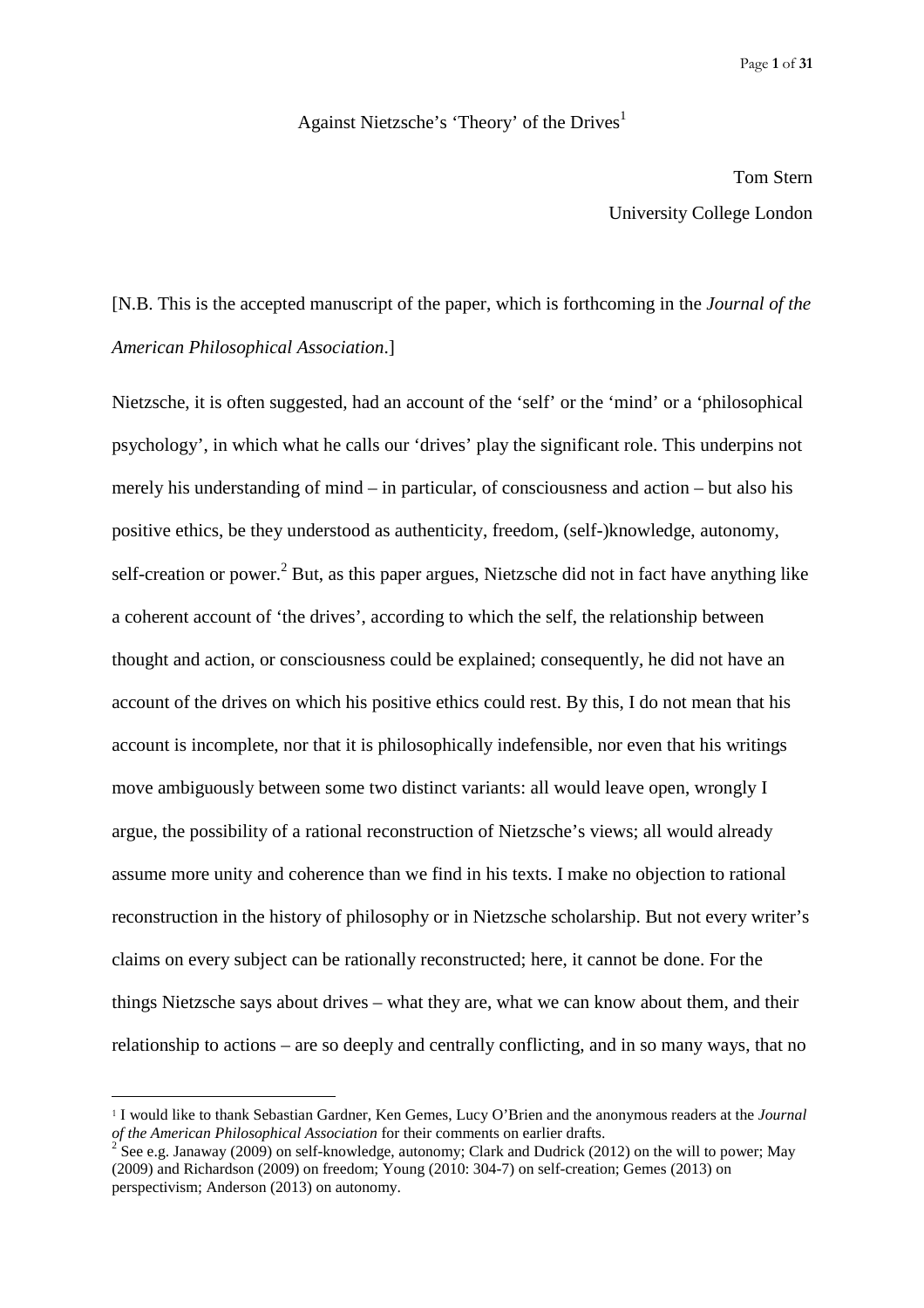coherent position can be formed without at least ignoring significant published passages. What Nietzsche did have was a very clear picture of the target that he wanted to attack. It will be helpful to begin there.

### 1. Nietzsche's target: the 'Socratic' picture

Nietzsche names Socrates and Plato as 'heirs' to the sort of 'primeval delusion' he confronts withhis writings about mind (D  $116<sup>3</sup>$ ). In fact, one particular 'decision' that Socrates made bothered both Plato and Nietzsche: opting to die, instead of escaping and running away.<sup>[4](#page-1-1)</sup> As Socrates awaits his death, he speaks of his disappointment with Anaxagoras, who had initially attracted Socrates by appearing to explain the world in terms of a ruling Mind. But, upon reading Anaxagoras' book, '[Socrates] found him making no use of Mind, not crediting it with any causality' (*Phaedo* 98b). Anaxagoras, Socrates suggests, might as well explain Socrates staying in prison by referring to his 'bones and sinews'. The true cause, Socrates insists, is his mind. The reason: 'I fancy these same sinews and bones would long since have been somewhere in Megara or Boeotia […] if I had not thought it right and proper to submit to the penalty appointed by the State' (98e). Socrates does not deny that bones and sinews are necessary conditions for action: 'if I did not possess things like that – bones and sinews – I shouldn't be able to do what I had resolved upon'; it's just that 'to call things like that [i.e. necessary conditions] causes is quite absurd' (99a).

On Socrates' account of the relationship between what he thought and what he did, the following seems to be true: i) Socrates could have chosen to do different things; ii) Socrates

<span id="page-1-0"></span><sup>&</sup>lt;sup>3</sup>References to Nietzsche's texts follow standard textual abbreviations. Translations are my own when stated; otherwise they refer to translations in the bibliography.

<span id="page-1-1"></span><sup>4</sup> See *Crito*, *Phaedo*; also TI 'Socrates'.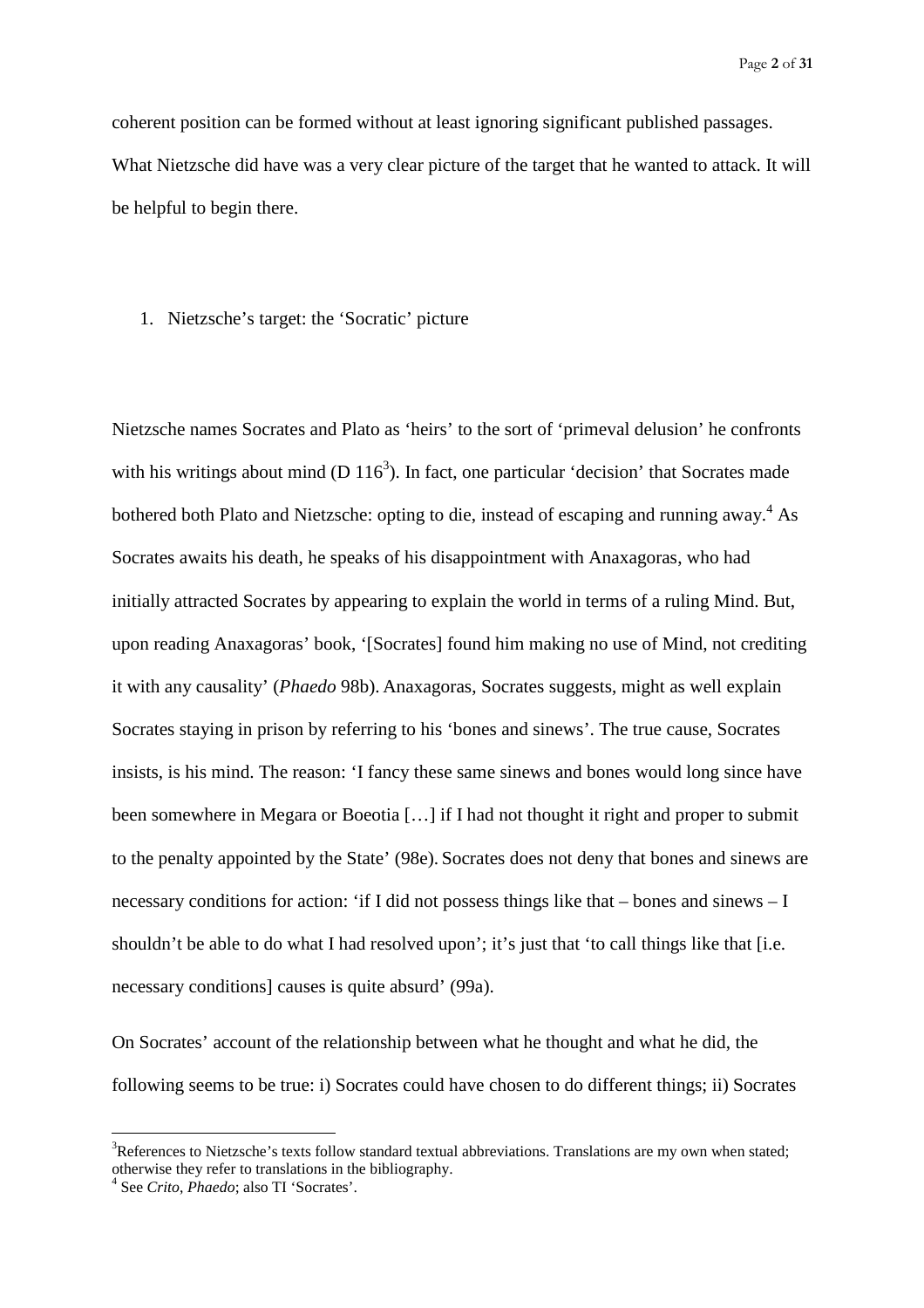Page **3** of **31**

correctly weighed up his options and iii) acted according to which option he thought was right; iv) having acted, Socrates' motivations are plain for him to see and to be made available to others such that v) he can be judged morally based on what he chose to do. Throughout this paper, I shall refer to this cluster of notions about the relationship between conscious deliberation and action as the 'Socratic picture'.[5](#page-2-0)

Anybody familiar with Nietzsche's remarks about drives (and related) knows that, in various places, he attacks each one. In as much as i) suggests a 'free will', or mind as 'first cause', this would be a target of Nietzsche's scorn for more or less his whole career. Against ii), Nietzsche doubts that deliberators have reliable, epistemic access to the outcomes of their would-be choices (D 129). Against iii), he complicates the apparently simple causal link between deciding and doing (D 119, 120, 129, TI 'Errors', A 39). Against iv), he stresses both the unknowability of actions and the unreliability of conscious thought as a guide to ourselves (D 115, 116, 119, 120; GS 11, 335). For obvious reasons, Nietzsche frequently takes his various attacks on i) through iv) to deal with v), too (D 129, GS 335).

Whether these criticisms still speak to us will depend, first, on how widespread we think the 'Socratic picture' is in philosophy, psychology, folk psychology and more broadly. It will also depend on particular arguments that Nietzsche gives or on his acutely honest, novelistic descriptions of how decisions actually feel.<sup>[6](#page-2-1)</sup> His opposition to the Socratic picture remains throughout and Nietzsche often combines an attack on part of it with a suggested alternative model. It *may* be that one or two of these suggested alternatives, taken out of context and given substance by other philosophers or psychologists, could form a plausible and challenging account. One aim of this paper is to emphasise how many different horses Nietzsche backs: it would hardly be surprising if one of their descendants went on, years

<span id="page-2-0"></span><sup>&</sup>lt;sup>5</sup> 'Socratic' is a useful label. I do not say that Nietzsche always had Socrates in mind. There are good reasons to think that *Plato* did not adhere to the 'Socratic picture', even in the early dialogues such as the *Crito*. See Harte (2005).

<span id="page-2-1"></span> $6$  See e.g. Leiter (2009) for analysis of some of his descriptions and corresponding arguments.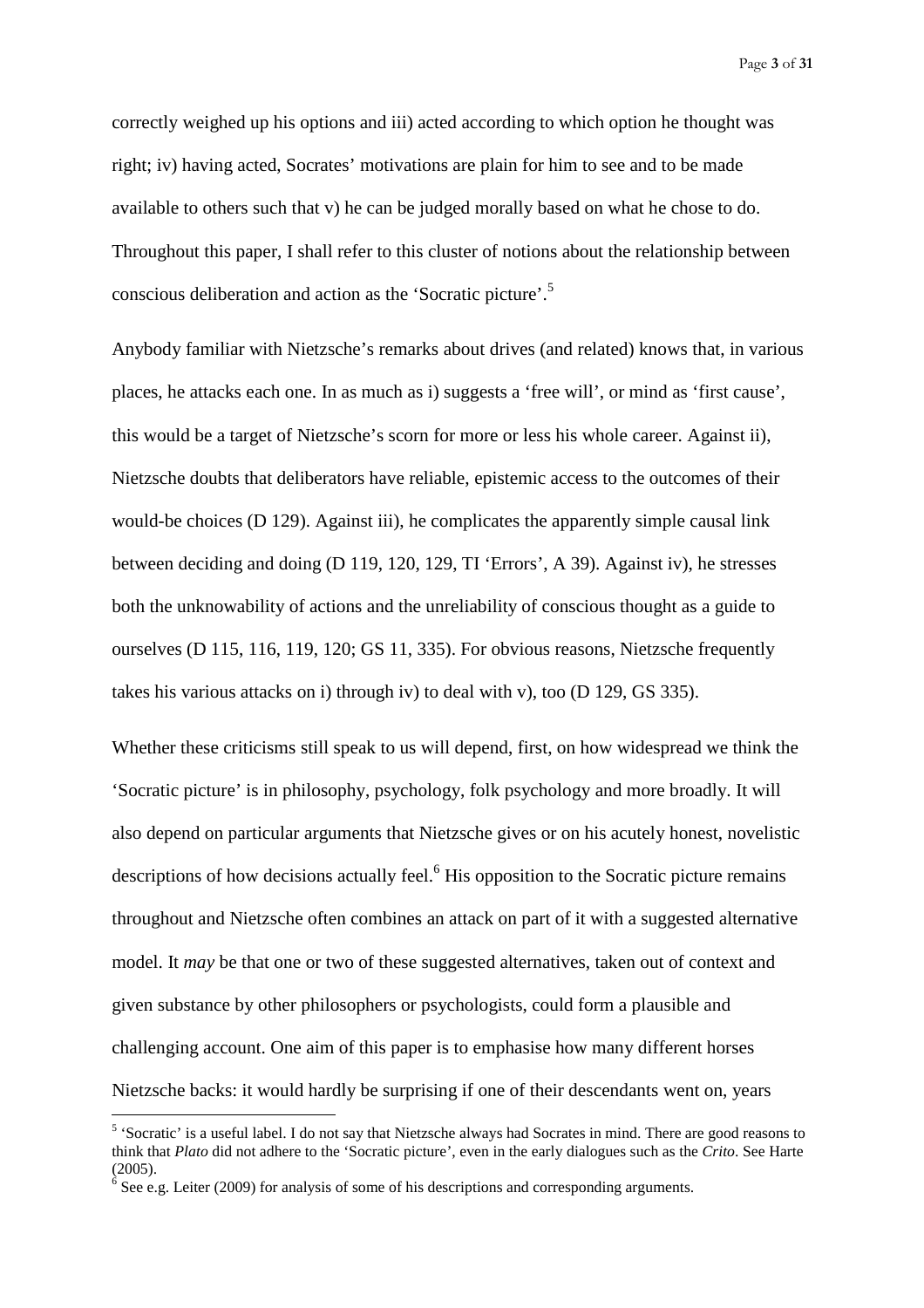Page **4** of **31**

later, to win a race (though I disagree that one of their descendants winning a race would have anything to do with claiming that this was what Nietzsche himself *meant* in some final sense – cf. Leiter 2009: 123). But as for Nietzsche himself: contrary to the scholarly consensus, there is no hope for a single, unified or considered position. The very most we can get amounts to two coarse claims: first, that we act as a result of our 'drives', which battle it out between them to determine what we do; second, that our so-called 'conscious deliberations' do not accurately reflect this battle of the 'drives'. To be sure, this looks like the makings of a substantive philosophical position. But I suggest we would hesitate to accord it such status before we had clarification on three key points: (a) what sorts of things are 'drives'?; (b) how, and how much, do we know about them?; (c) what is the relationship between the battle of the drives which really accounts for actions and the conscious deliberations which, on the Socratic picture, seem to account for actions?

Nietzsche gives explicitly inconsistent answers within each of these categories. Not that he fails to answer them: he *does* answer them, just in different, incompatible ways. Often – and this important point is easy to miss – he goes beyond merely stating inconsistent positions: he actually gives *arguments* in favour of the various contradictory positions. Unsurprisingly, then, plenty of his answers between categories are also inconsistent: we shall see, for example, that claims about unknowability of drives clash with others about their functioning. This points to a complete failure to produce anything like an account we can work with, *even prior* to assessing it on philosophical grounds (and, as some have argued, the prospects for many proposed positions are poor – see e.g. Gardner (2009); Katsafanas (2013); Anderson (2013)). The first two parts of this paper deal with the first two questions. The next three parts deal with the third question.

(Another exegetical option would be to construct a speculative Nietzschean psychology based on his other philosophical (especially normative) commitments. My focus is what he did say,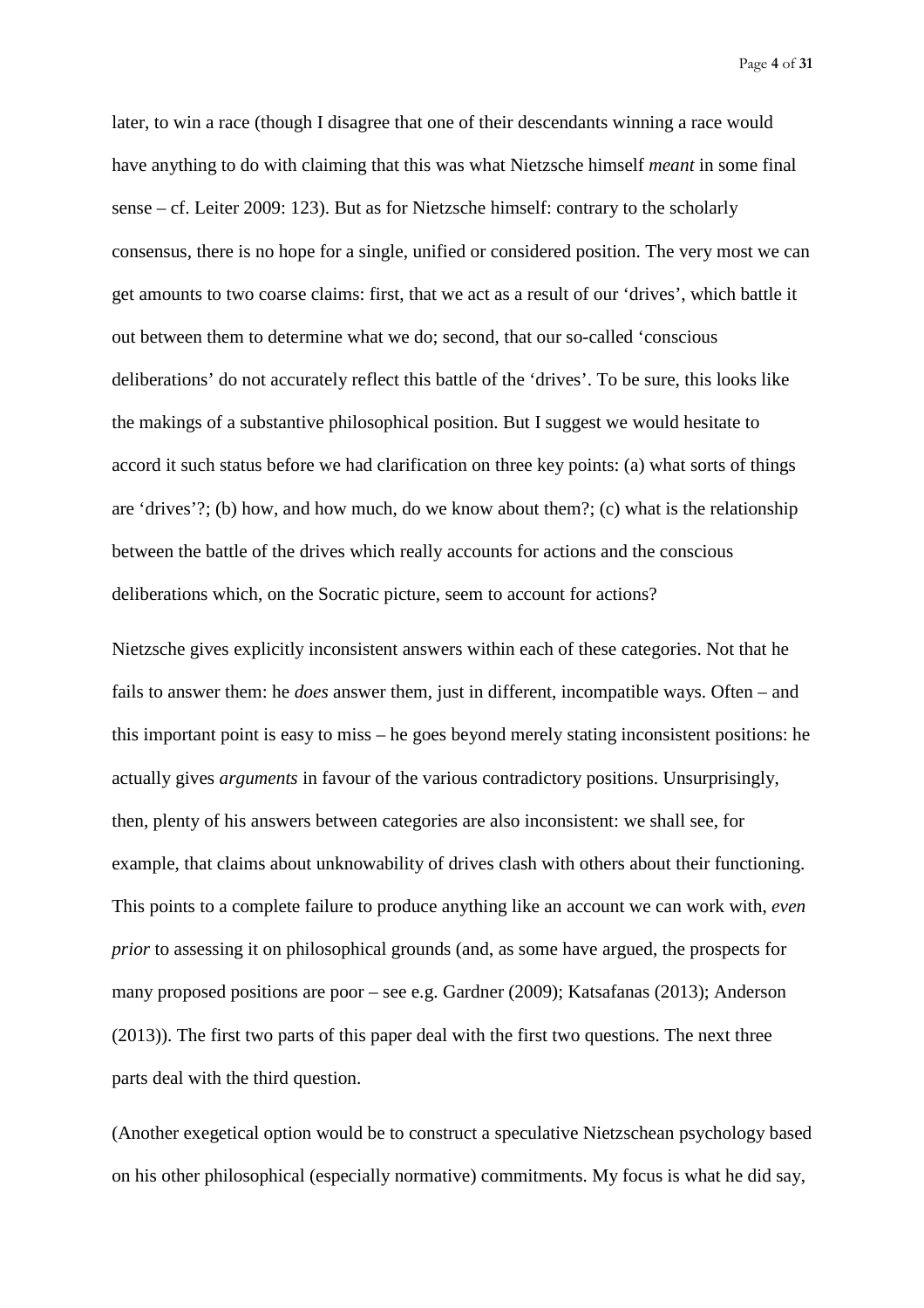Page **5** of **31**

not what he should say. But I have reasons for pessimism about the prospects of such an approach – generally, because a firm Nietzschean ground is hard to find; also for specific, independent reasons: his ethical commitments lead to even more complex psychological demands, on which see Stern (forthcoming).)

#### 1. What is a Drive?

I have already implied more unity to Nietzsche's view than we find when we look at the texts. For, at first glance, the things that carry out the sort of role I have allotted to 'drives' may be called 'drives', 'instincts', 'affects', or 'tendencies'. These are *prima facie* very different things and (with the exception of 'drive' and 'instinct') would have been in the usage of Nietzsche's day. A closer look at these terms in general, and then at their usage in Nietzsche, will show, to a greater degree than has been acknowledged, the challenge that faces the seeker of a drive-theory in Nietzsche.

Nietzsche seems to have taken the terms 'drive' and 'instinct' from the philosophicalpsychologicallanguage of his day.<sup>7</sup> Despite the differences in their ordinary-language use, they may be treated as equivalent. For animals presumed to be without conscious deliberation, these terms appear to denote those forces which impel an animal to act in a way which *looks* rational and purposive, but for which reason and purpose, in the animal itself, are evidently lacking. Hence, the bee constructs the hive because of its instincts: that is, it did not plan, consciously, to do so, but, had it consciously planned, it couldn't have done a better job. The 'impulsion' is also important, since the drive pressures or propels the animal to seek out opportunities for the drive to express itself. Nietzsche knew definitions like this. David Strauss, in the book Nietzsche reviewed for his first *Untimely Meditation* ('UM I'), cites

<span id="page-4-0"></span> $^7$  In addition to the following, see Katsafanas (2013) for selected cases; on his reading of Nietzsche and drives, see below.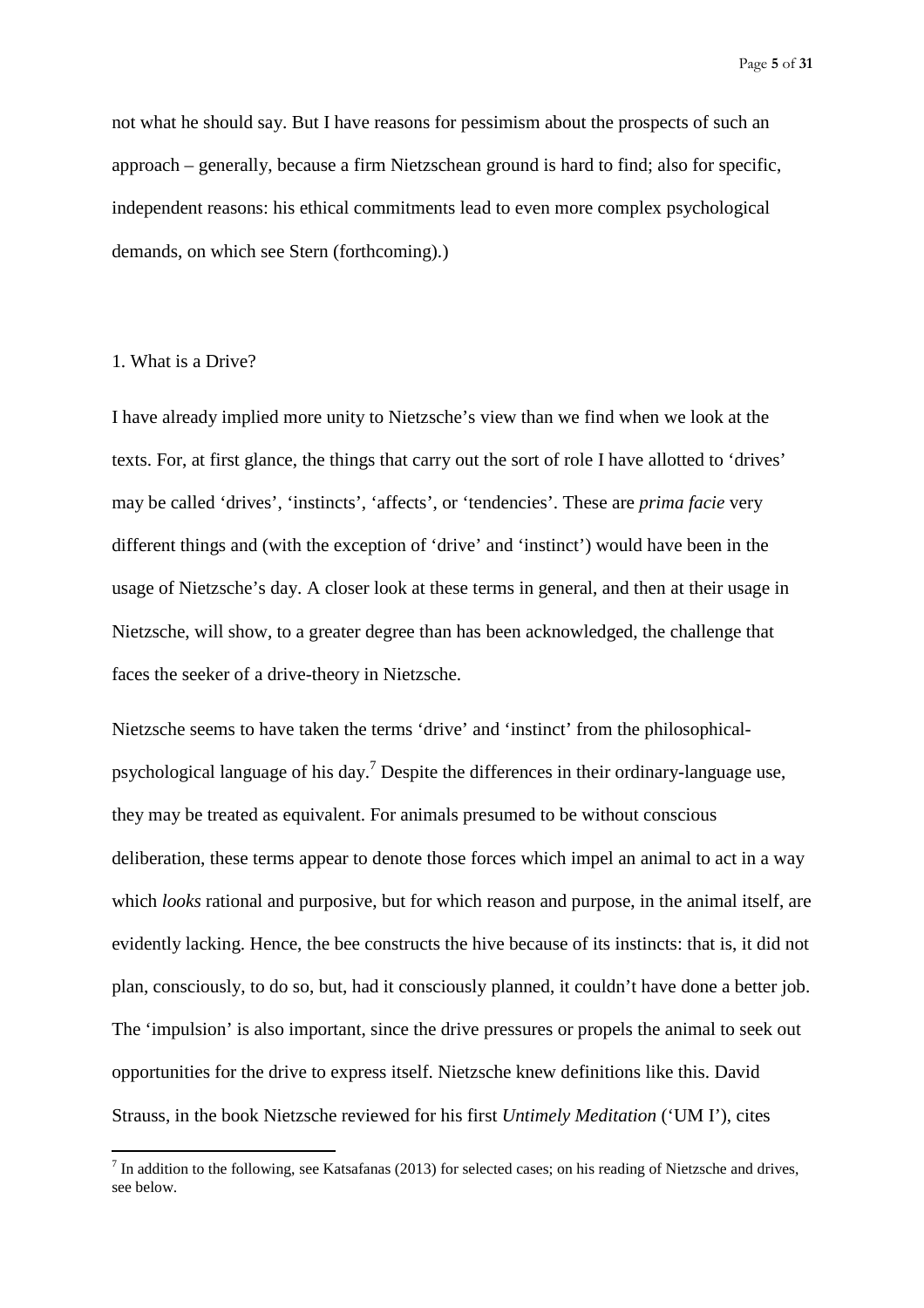Page **6** of **31**

Reimarus's account approvingly as follows: 'one observes in all animals certain drives, instincts or efforts' [*Triebe, Instinkte oder Bemühungen*] by means of which they can 'perform, masterfully, without any of their own consideration, experience or practice, without any instruction, example or model, that which the most perfect reason might have advised them to do for their own good' (Strauss 1895: 143, my translation; also 1895: 77). Where does the as-if reason come from? Pre-Darwinian explanations, as Strauss comments, simply but problematically transpose the 'subject' elsewhere – to God (Reimarus), the unconscious (Hartmann) or, he might have added, the will (Schopenhauer). Darwin, for Strauss, provides a better answer, since an instinct is an 'acquisition' from countless generations of natural selection: there is no hidden consciousness or subject to be found (Strauss 1895*:* 144-5). In the human case, drive or instinct may therefore be taken to be a non-conscious urge or guiding power which makes a person act in a way that *seems* rational and purposive but which is not in fact (consciously) rational and purposive.

A '*Hang'* – variously translated as a 'tendency', 'disposition', 'inclination', 'propensity', 'bent', or plain 'desire' – suggests, as these translations indicate, what someone or something tends to do. Nietzsche certainly appears to use *Hang* and 'drive' or *Hang* and instinct interchangeably in some cases. Often, he connects *Hang* with a 'taste' for something (BGE 2, 239, 245, GS 87). What someone happens to have a taste or *Hang* for – luxury or democracy or the unconditional (Nietzsche's examples) – doesn't look to be tied to biological needs, as suggested for drives and instincts.

The German term, '*Affekt*', suggests a forceful inner stirring or emotion – hence an '*Affekthandlung*' (an 'affect-action') is an action that is emotionally charged, rash, illthought-through. This is the sense that Kant harnesses when he distinguishes '*Affekt*' from '*Leidenschaft*' (passion): the former, not the latter, indicates a hasty, inner storm which soon passes, leaving one exhausted (Kant 1996: 536; 1997: 287-8). William James recognises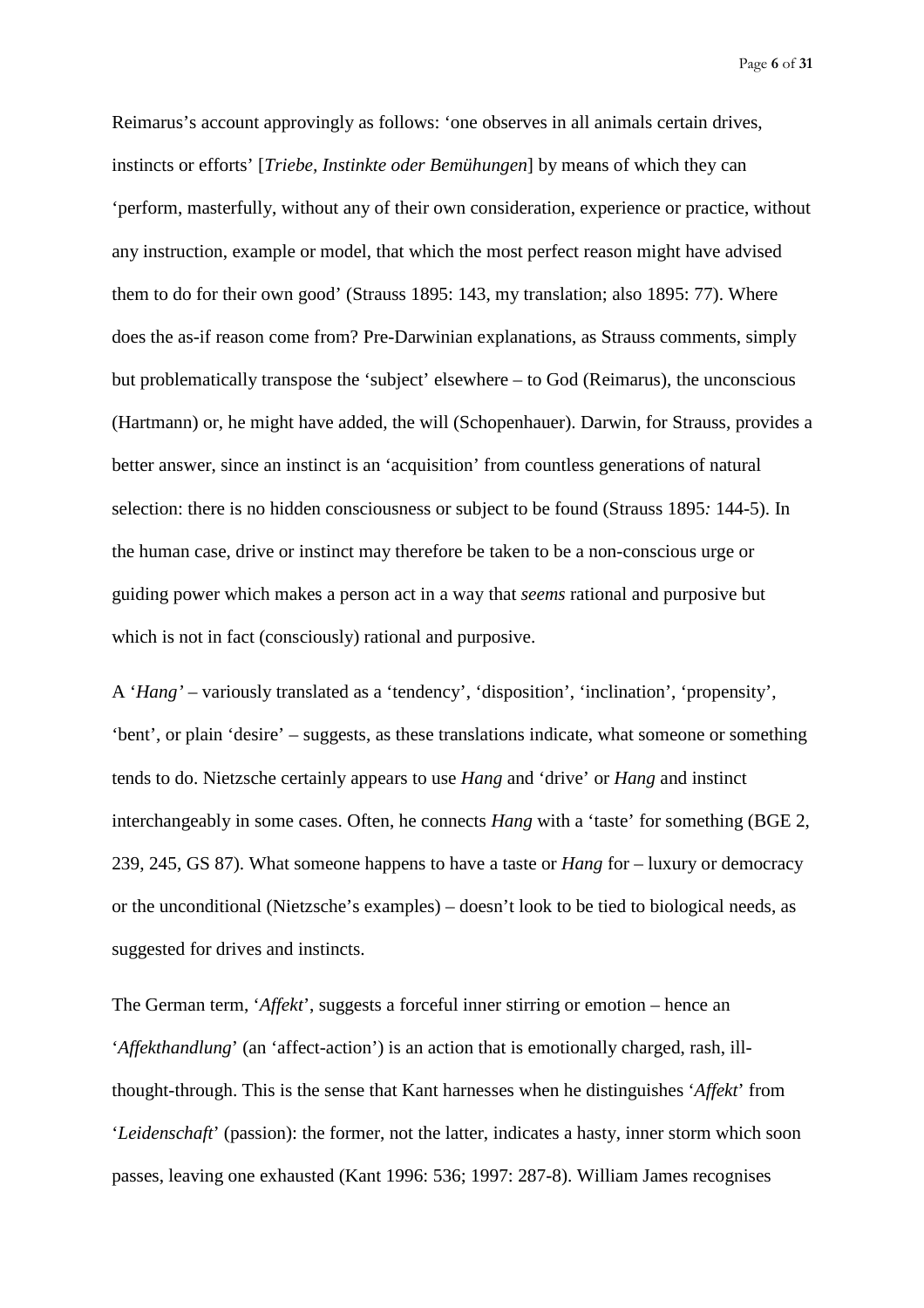Page **7** of **31**

'*Affekt*' as a German philosophical term, which he translates as 'emotion', specifically suggesting a 'general seizure of excitement' (James 1894: 358). Unlike the first three cases, there is no reason to suppose that an affect endures in any meaningful sense. A hunger drive, one supposes, drives the animal towards the right place for food and is in some sense active throughout its life. And if you have a *Hang* for luxury or for democracy then you are inclined towards them whenever they arise, other things being equal. But there is no reason to suppose that an 'affect' *endures*; indeed, for Kant, 'affects' are *characteristically* brief, which is why they belong to 'non-virtue' rather than 'vice' (Kant 1997: 287). 'Tendency' and 'affect' are sufficiently distinct, for Kant, that he can speak happily of a 'propensity to an affect' [*ein Hang zum Affekt*] i.e. a tendency to get a certain forceful stirring of inner emotion, like rage (Kant 1997: 287).

It might seem, now, as though we have a relatively clear way of distinguishing these terms: drive and instinct as biological, quasi-rational, and perhaps, on Darwinian grounds, inherited through generations of natural selection; 'inclinations' as more general dispositions or tastes, not necessarily tied to biological needs; and 'affects' as brief, forceful inner stirrings. Selecting carefully, we could construct a Nietzsche along roughly these lines. *Some* of the things described as 'drives' and 'instincts' by Nietzsche fit well into the category of the biological urge – sex, hunger, species-preservation (D 119; GS 1). In places, it seems they more or less constantly seek expression or satisfaction (D 119). Many 'inclinations' are general and non-biological – for luxury (GM III 8) or dialectics (D 48). *Some* affects look like candidates for brief, fiery emotional storms: anger, fear, hate, envy; sometimes, Nietzsche obviously uses 'affect' to indicate a seizure of excitement. In *The Birth of Tragedy*, for example, Apollo and Dionysus are 'drives' or, apparently equivalently, 'artistic drives of nature', operating through nature in general (BT 1, 2); 'fiery affects' are the cheap thrills Euripides gives his spectators (BT 12). (HH I 138 also uses 'affect' as violent emotional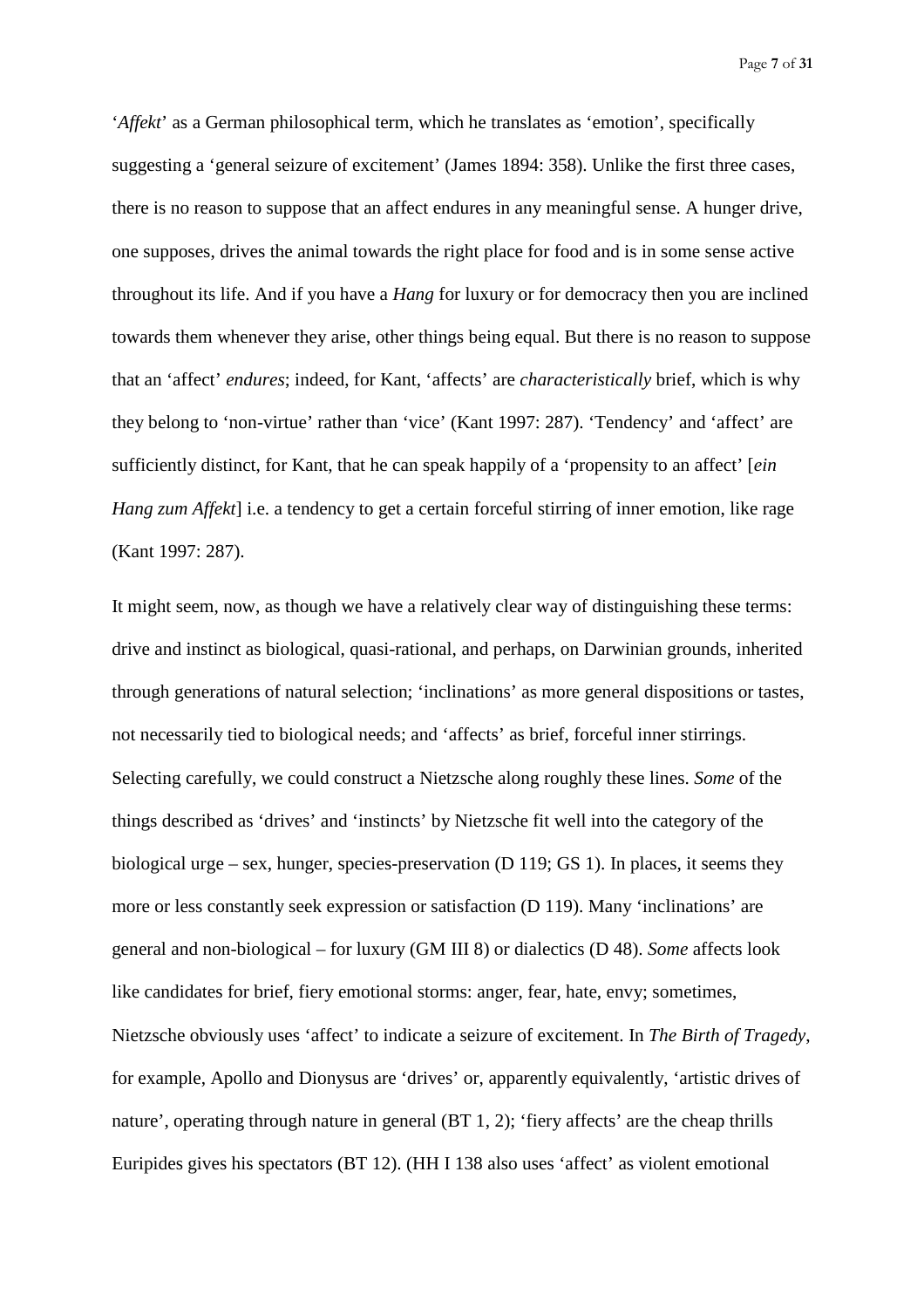Page **8** of **31**

excitation.) Later, Nietzsche explicitly describes some affects as socialised, felt add-ons to instinctive activity and his description of some 'tendencies' as 'counter-instinctive' (or of inclinations for 'unnatural' objects) might suggest a conceptual distinction between an instinct as biological or natural and a tendency as socialised, occasionally non-natural disposition (see TI 'Untimely' 45; GM II 24; GS 80).

But this picture is drastically incomplete, for two reasons. The first is conceptual, relating to drives and instincts. The definition of 'drives and instincts' in the animal case is unhelpful in the human case. Drives, recall, are the things that propel animals to behave quasi-rationally, quasi-purposively and quasi-expediently. But the salient feature of the animal, unlike the human, is that the non-'quasi-' versions are *lacking*: the human building a home, unlike the bee, *does*, *prima facie,* have consciousness, reason, instruction, a plan, prior models and so on. Given *prima facie* consciousness et al., where do the drives come in? That, precisely, is what we want to know. Reminding ourselves of the biological context of these terms solves nothing. Indeed, it brings the problem into focus. Nietzsche probably knew this: his meditation notes that Strauss offers no remotely satisfactory *Darwinist* picture of how *humans* behave; later, he points out that moving from the non-conscious to the conscious case, from 'natural history' to human action, motivates the whole 'problem of consciousness', precisely because one could explain non-conscious behaviour fully but one could not apply the same explanations of non-conscious behaviour to beings with consciousness (UM I 7; GS 354).

The second problem is textual. Put simply, the texts do not, as a whole, support the division just set out. We can see this from overlapping labelling and from specific examples. If the divisions were clear, then it would matter very much whether something was a drive (or instinct), affect or tendency. Calling 'revenge' a drive suggests that it has some connection to our biological functioning and that it seeks expression. To say that revenge is an 'affect'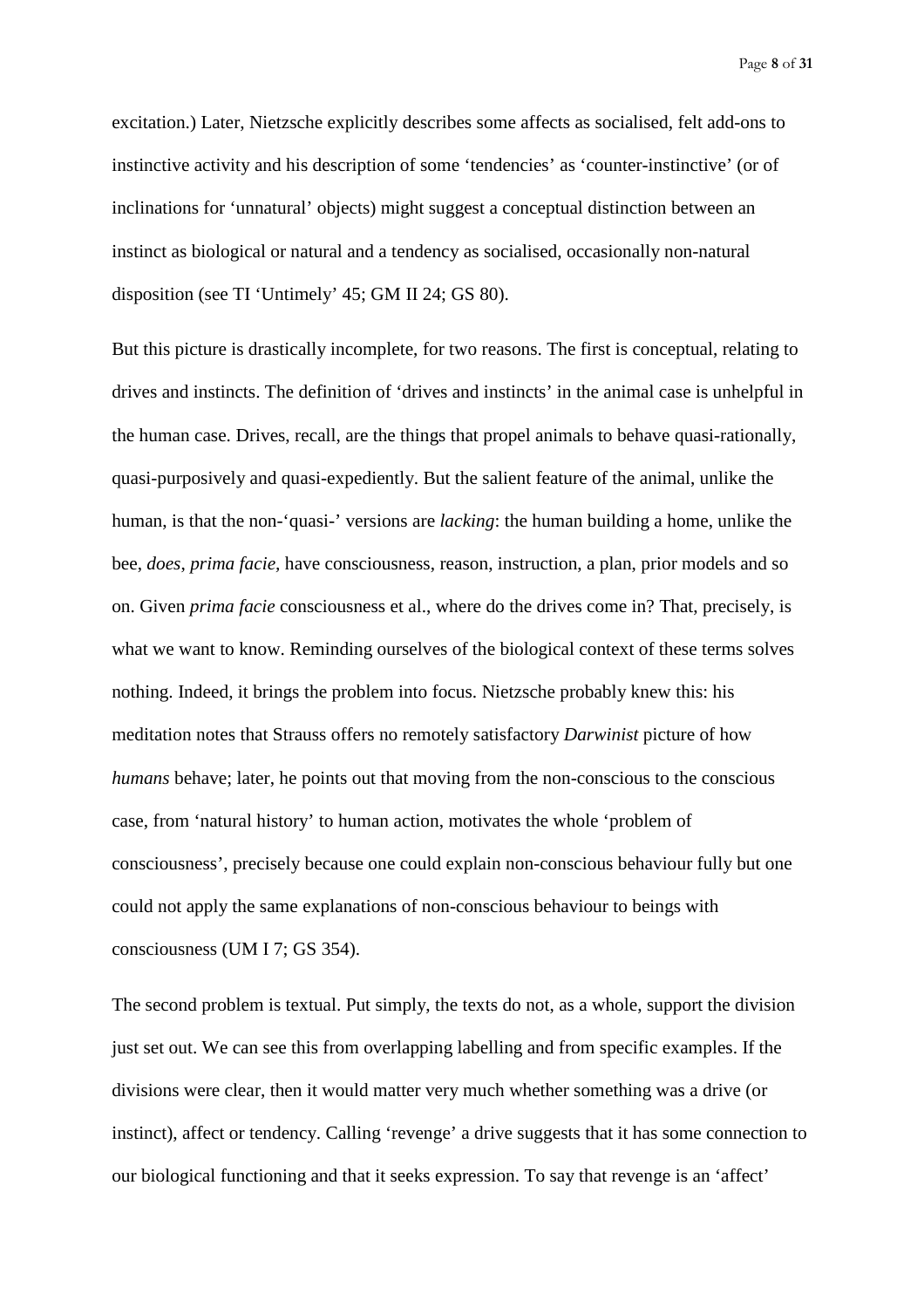Page **9** of **31**

suggests it is something we *feel*, briefly and stormily – not necessarily always seeking expression. To say that revenge is the *consequence* of an affect suggests, perhaps, that as a result of a seizure of excitement one undertakes to exact revenge. Yet Nietzsche *does*, in different places, refer to revenge as a 'drive', 'affect' and consequence of an affect; elsewhere, 'revenge' is a non-univocal term which can mask fear (or desire for honour) as the *real* motive; yet fear itself, in turn, is variously a drive, affect or a 'feeling' that encourages a drive to act (revenge: TI 'Skirmishes' 6; GS 49; HH I 138; HH 'WS' 33; fear and similarly pity: GS 355; TI 'skirmishes' 45; D 109; TI 'Errors' 5). Anger can be a drive or an affect; it can also be a neutral state of affairs which a drive can interpret in order to express itself (D 119). These are not just isolated examples of overlapping labelling: *all* the typical affects I listed above are, at some point, counted as drives and/or instincts too, as are 'hope' and 'love'; furthermore, there is no sense that Nietzsche sees himself as changing his mind when moving from one to another.

As for specific examples, a closer look at what each term denotes also rules out neat interpretation according to the division sketched above. Nietzsche's drive-and-instinct pantheon is extraordinarily vast. As for drives, references to hunger are actually very rare. So often presented as a typical or intuitive drive for us to work with in accounts of Nietzsche's 'theory', I find it only once in his published works, when Nietzsche is specifically telling us that, qua drive, it is *atypical* (D 119; cf. Clark and Dudrick (2012: 167); Katsafanas (2013); Gemes (2013)). Thus, in addition to conventional drives, we also find four other types: i) emotions or feelings (anger, fear, hope, hate, pity); ii) character traits (stubbornness, jest, combativeness, benevolence, tenderness); iii) social hostility (murder, thievery, revenge, appropriation, power-lust) and the opposite (submission, obedience, benevolence); iv) mental activity (reflection, recognition, doubting, nay-saying, holding-back; analysing, researching); v) miscellaneous ('drive to posit your ideal'; drives for certain specific kinds of food, for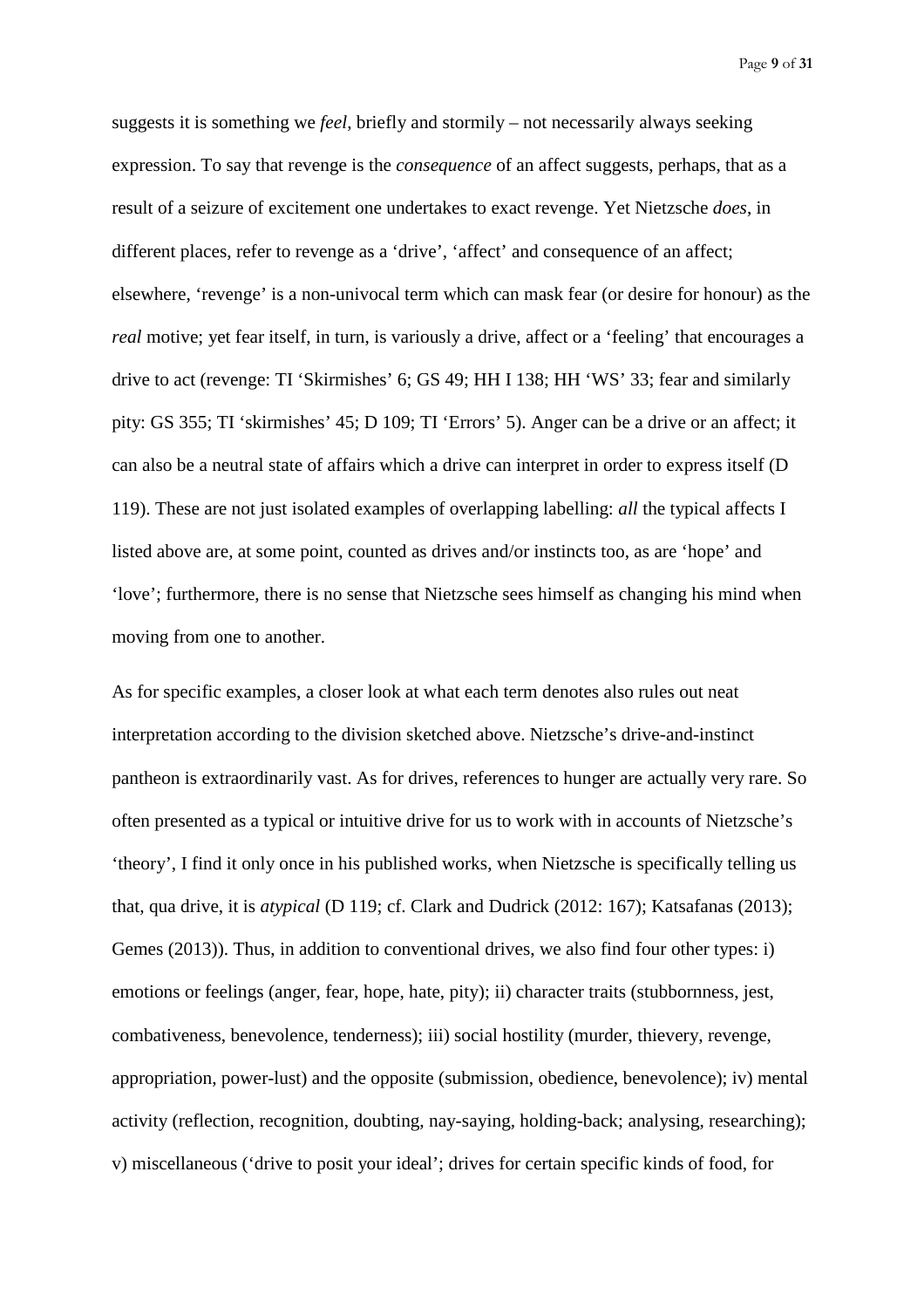Page **10** of **31**

'gentle sunlight and little talking'). The instincts mentioned by Nietzsche map well onto these categories, too: i) pity, fear; ii) falseness with good conscience; delight in pretence; weariness; iii) enmity, gruesomeness, revenge, assaulting and destroying; also obedience, subjection and subservience; iv) intellectuality, understanding and guessing right; v) purity, the 'person-instinct'.

I have already suggested that the biological model of drive or instinct, based on the animal case, tells us very little about humans. But note that many 'drives' certainly do not obviously relate to physiological processes, do not seem standard features of every human let alone non-human animal, are not the sorts of things that we'd be inclined to say are naturally seeking expression. (Such lists, therefore, help caution against 'naturalistic' accounts of the drives, if they suggest such properties. An adequate discussion would digress, but I can find nothing *distinctively* 'naturalistic' about the drive pantheon or Nietzsche's approach to constructing it. Richardson (2009), Gemes (2013) and Leiter (2009) favour the term in discussing drives.) While instinct *can* indicate something non-conscious, some of these examples of drives and instincts appear to *demand* or *presuppose* something like conscious reflection: mulling things over, intellectuality, researching, reflecting. And one can have a *Hang* for dialectics or for the *vita contemplativa*. Affects, taking into account what Nietzsche tells us, obviously stretch well beyond brief, exhausting 'seizures of excitement' or even 'ways in which we feel' (Janaway 2009: 52) to incorporate desires and demands; indeed, some affects have 'wills' of their own (BGE 117).

Commentators who offer accounts of Nietzsche's drives rarely present the enormous variety of things that he labels as drives, instincts, affects and tendencies. Once this variety is laid out, it is harder to understand why we should expect to find anything like an account of what ties them all together. Certainly, this takes us a long way from the conventional distinctions for which, as discussed, we can find some support in Nietzsche's texts. Indeed, faced with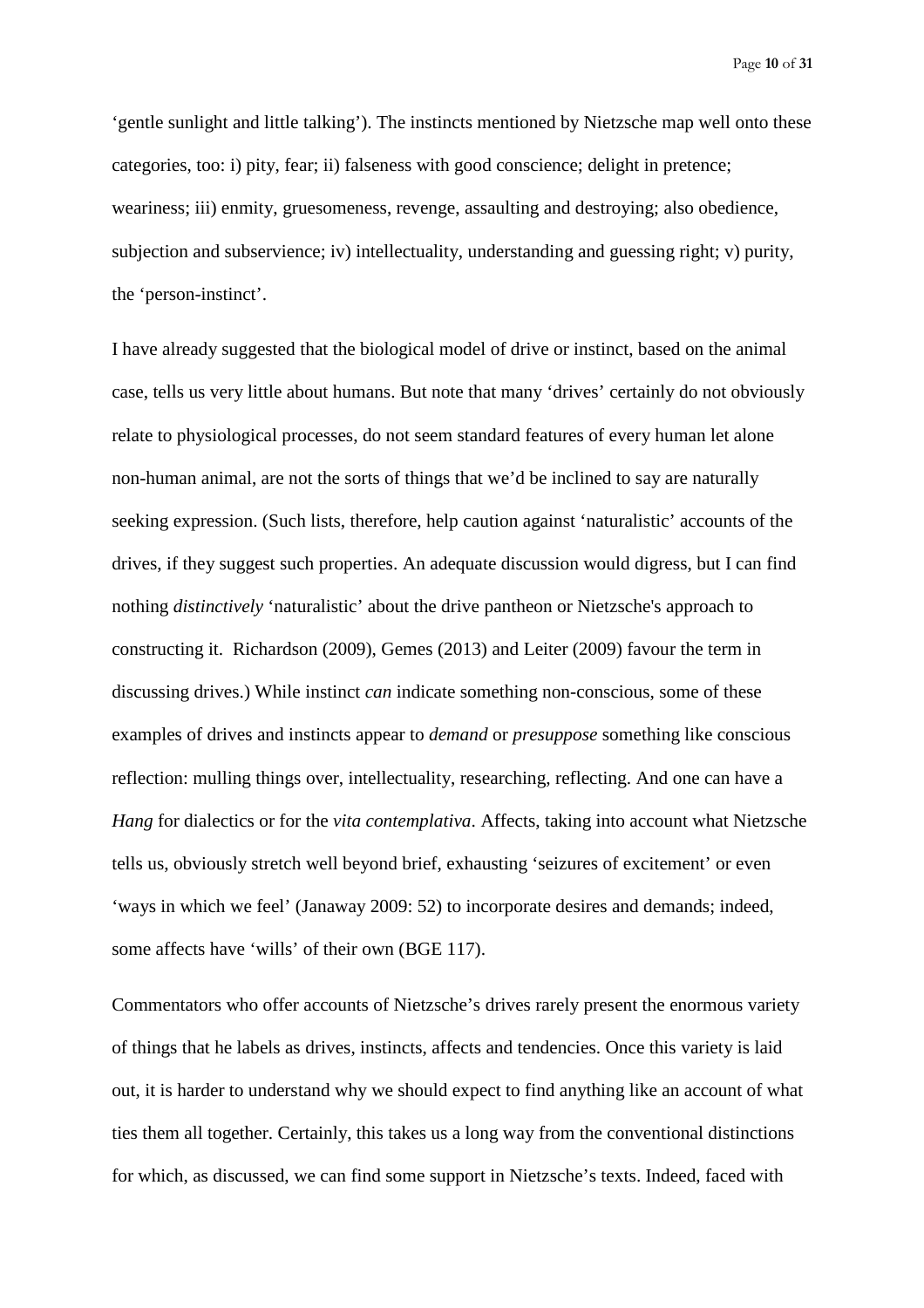Page **11** of **31**

such slippery labelling, we might be tempted to conclude that Nietzsche used these terms in a fluid manner, such that whenever he said the one he might as well have said the other. Clearly, there are aphorisms in which some two of these terms are used interchangeably (GS 1; BGE 36). Some scholars therefore implicitly present 'drive' and 'affect' or 'tendency' as interchangeable.[8](#page-10-0) But this allows Nietzsche too much, too quickly, because it suggests that he merely has two (or more) labels for one concept. 'Interchangeability' in one aphorism does not allow for interchangeability in all: otherwise instinct and tendency would be interchangeable and we would not find counter-instinctive tendencies; or affect and instinct would be interchangeable and we would not find affects conceptually opposed to instincts, the former socially grafted onto the latter (GM II 24; TI 'Untimely' 45). Furthermore, Nietzsche sometimes uses 'affects' interchangeably with 'feelings', though a drive, he suggests, is characterised by significantly more than what one feels (D 34; KSA 7: 364-5; see also D 115, GS 333 – both discussed below).

This discussion of Nietzsche's terminology and the variety of referents for 'drive' (etc.) shows the difficulty of finding either neat conceptual distinctions or a common point of reference. For all that, though, there may be some subset of uses of 'drive', 'instinct', 'affect' and 'tendency' which picks out some object which plays a substantive role in Nietzsche's understanding of mind. In the rest of this paper, I shall use 'drive' to name this. But I shall include passages which use all four of the labels under discussion, because each sometimes picks out something that performs the role of a drive in the coarse picture given above. There are costs to this way of proceeding: in particular, it suggests a unity where there is obviously disunity. But to answer our remaining two questions we shall need to have a term at hand.

<span id="page-10-0"></span><sup>8</sup> May (2009: 90); Katsafanas (2013: 747) on BGE 230 quotes from Nietzsche's description of a specific *Hang* to support his own general characterisation of 'the drives'.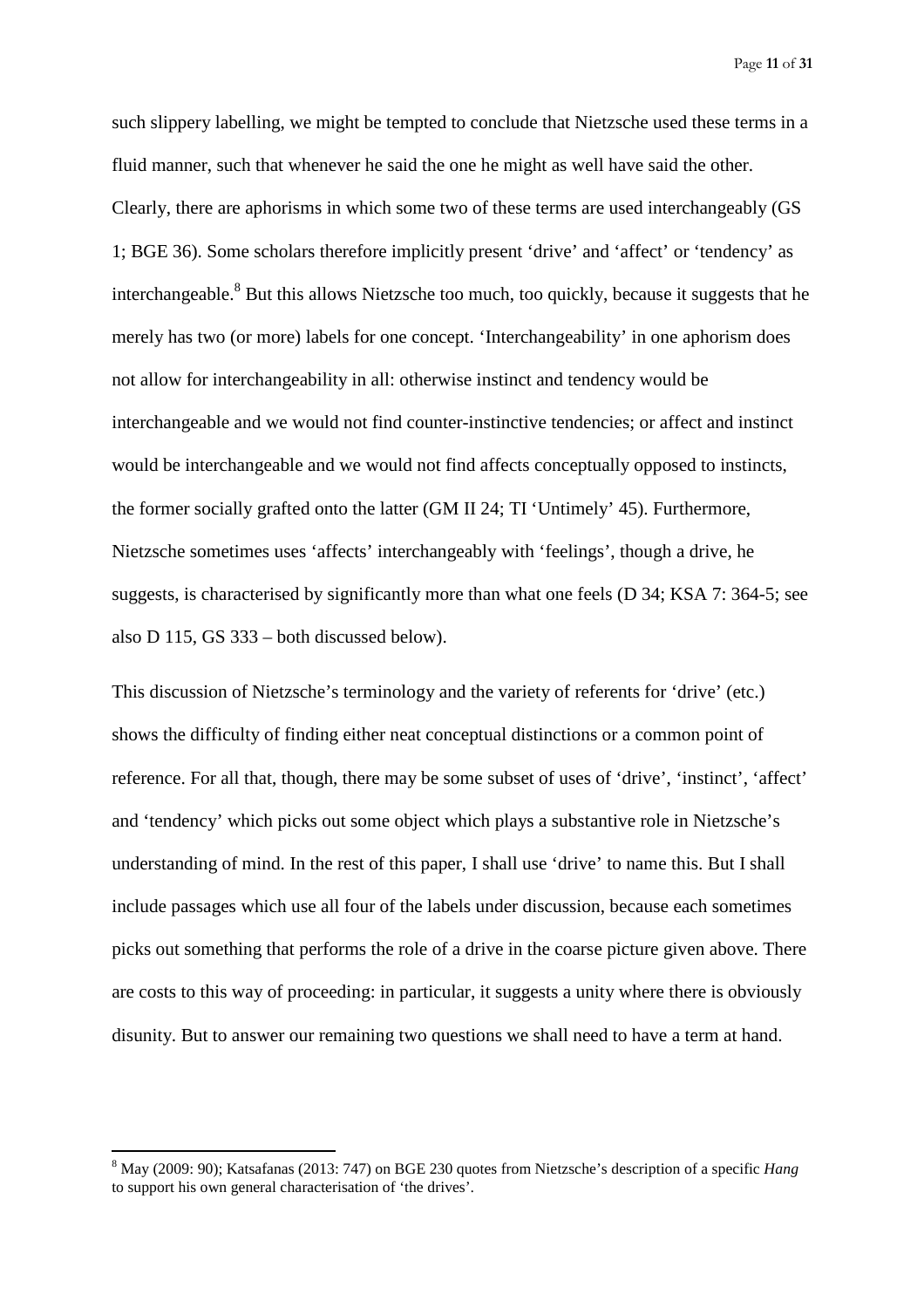Page **12** of **31**

# 2. Epistemology

Any attack on what we can know about actions and their causes would undermine the Socratic picture, (iv) and (v). Nietzsche launches such attacks from D to TI (D 115, 116; GS 335; TI 'Errors' 3). The aphorism entitled 'the unknown world of the 'subject'' claims that 'all actions are essentially unknown' (D 116). GS 335 and GS 354 both assert that every human action is unique and unrepeatable, concluding that conceptual generalisations about action are inherently suspect; the former has every act as 'unknowable', the latter has conscious beliefs about actions as necessarily false. Nietzsche also warns us, specifically, how little one can know about *drives*, '*however* far a man may go in self-knowledge' (D 119, my emphasis). Furthermore, he gives us particular theoretical reasons regarding knowledge of drives. The battle of the drives which motivates our actions is said to be at a non-conscious (at least, not-fully-conscious) level (GS 111, D 129, GS 333). Of any one action, then, it is going to be difficult to say which drive or drives were primary. (Unless, as Nietzsche sometimes thinks, one drive is *always* the primary drive. GS 1 has species-survival; GS 349 has 'expansion of power'; *D* has no fundamental drive. Nietzsche's occasional hunt for a primary or deepest drive is a further complicating factor for anyone seeking theory of drives from D onwards. On power, see below.) It is difficult, even, to know which drives we have in the first place – hence discussions of the sort: is there *really* a drive to love or to knowledge? Nietzsche changes his mind about both (love: D 109; TI 'skirmishes' 40; knowledge: BGE 6; GS 110). But Nietzsche's epistemic scepticism goes further and turns into a scepticism about drive-terms and their referents. In D 115, he contrasts the real, inner drives with what breaks through to consciousness: the breakthrough occurs when drives are in heightened states; in their milder or middling degrees we don't notice them. This has important implications for our *concepts* of, say, anger or pity, because we only name and conceptualise the excessive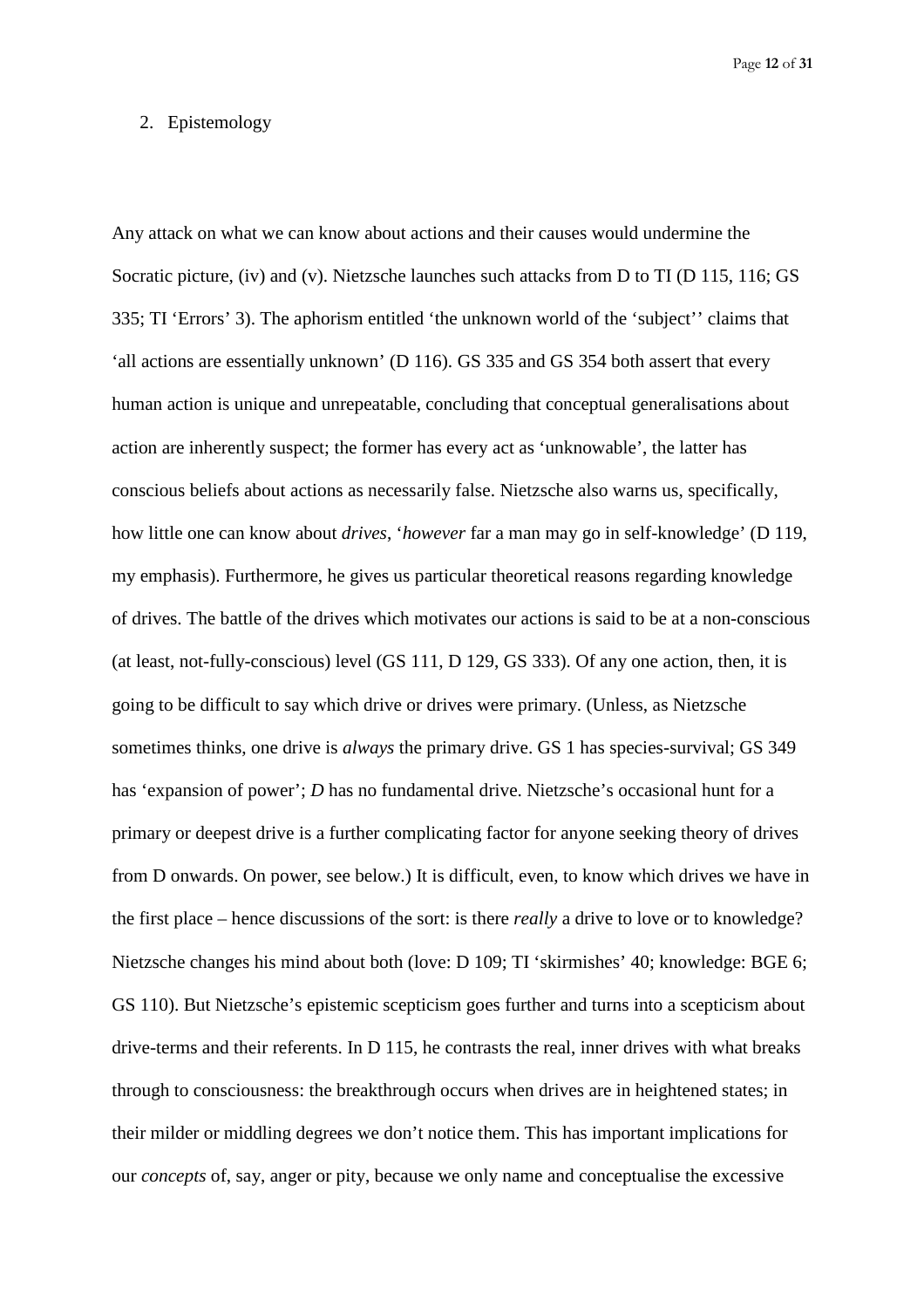Page **13** of **31**

states – a bit like naming and conceptualising an iceberg in terms of its tip. 'Anger', we saw, is variously called a 'drive', an 'affect' and a state of affairs that may be interpreted by a drive. But, now, the drive we pick out by the label 'the anger drive' does not work very much like what we call 'anger': it is not just that you are angry more often than you think.

Now, the ineffectiveness of our names and our concepts for the drives, or the necessary falsification arising from conceptualising every unique action, certainly stands in tension with the highly specific examples of drives (above). More importantly, though, the epistemic scepticism clashes with the philosophical *use* to which Nietzsche frequently puts his drives, which goes well beyond challenging the Socratic picture: i) 'French' moralising, i.e. claims of the form: when you think you're acting out of pity (or selflessness, or benevolence), it is *really* the gratification of some less noble drive (D 422, GS 49, GS 118); ii) comparative moral group-psychology (D 38, D 78, GS 115-6, BGE 201, A 38): e.g. there are two different names for the very same drive, according to whether the group in question are Greek or Christian; iii) drive-biographies: explanations of the actions or characters of particular famous people, people-types or historical peoples by reference to their drives (D 245, 553, GS 99, 361, 368, BGE 200, 271, GM III 8, TI 'skirmishes' 6, 45, *The Wagner Case*, 8; see Stern (2009) on Nietzschean freedom and drive-biographies; epistemic concerns apply there, too).

I know of no attempt at an explanation anywhere in the literature – Nietzsche's or secondary – as to how Nietzsche can both hold that drive-activity is in great part non-conscious, unknowable to individuals and necessarily poorly conceptualised *and* claim intricate knowledge of the workings of the drives of others, to the extent that he can describe them in detail (as listed above) and make claims of these three kinds; nor do I see how such an account is possible. To be sure, Nietzsche refers to himself as a 'psychologist without equal' (*Ecce Homo* ('EH') 'Books' 5). But using this quotation to endorse the hunt for a consistent,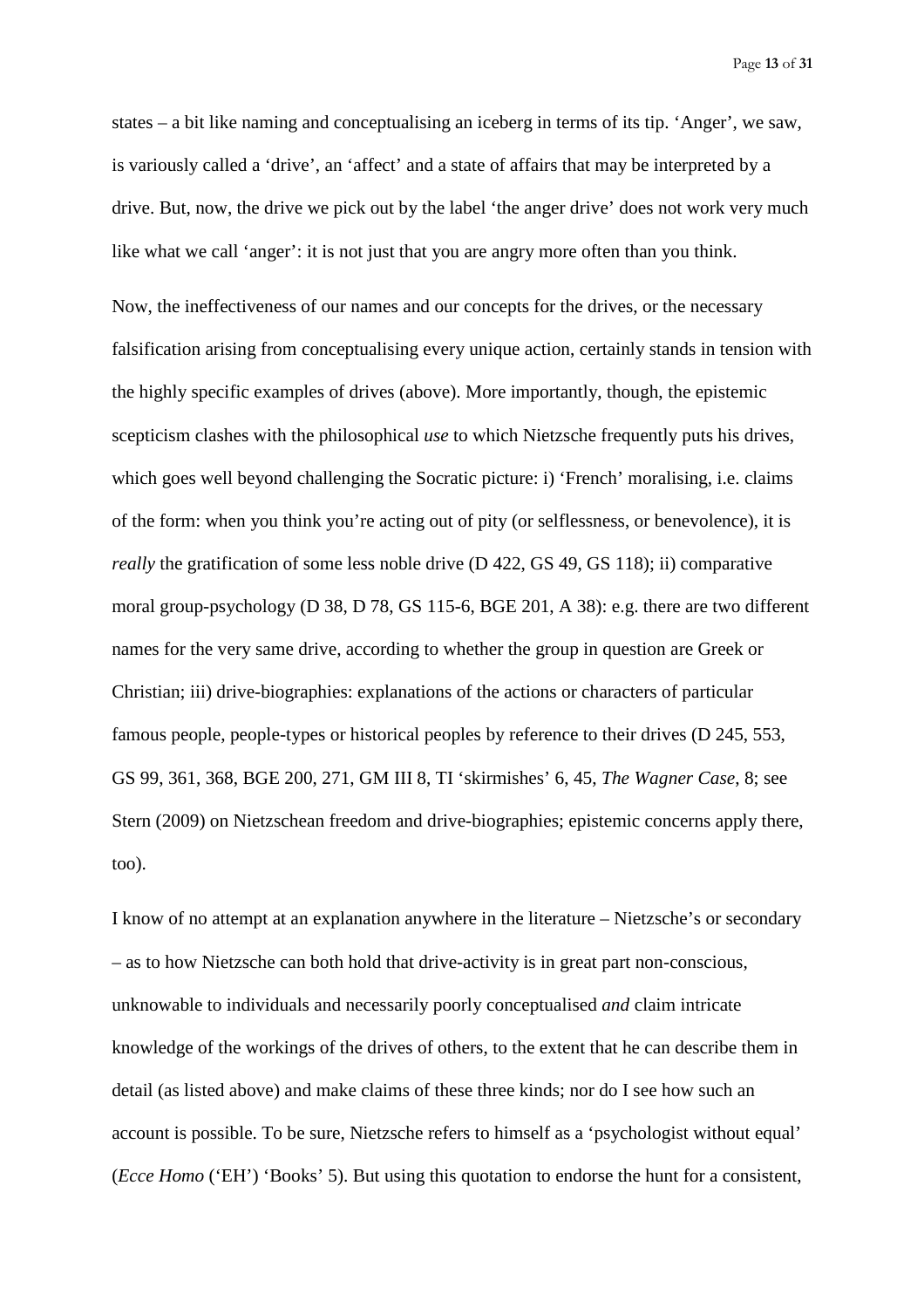philosophically rigorous Nietzschean psychology is unwarranted (cf. Katsafanas (2013: 728): not only do EH's self-descriptions flirt notoriously with the megalomaniacal (Sloterdijk 2013: 48-50; Huenemann 2013: 77-8); more importantly, Nietzsche immediately gives an example of his great 'psychology' – a poetic encomium to Dionysus which has nothing to do with drives, consistency or theory (EH 'Books' 6). Moreover, we now expect psychologists to tell us *how* they reach their conclusions: note TI's claim that 'psychologists' should not set out deliberately to observe people but, instead, should trust their 'instincts' – a demand which rules out a key methodological premise of empirical psychology at least (TI 'skirmishes' 7). In the next section, we look at ways that drives relate to conscious deliberations. The more complex the theories provided to explain how drives work, the more pressing the epistemological problem becomes. Scholars who claim that Nietzsche's positive ideal is a matter of a particular, complex combination or configuration of the drives – for example, a 'maximally free and autonomous self' who has 'the maximum number and diversity of drives, each of them maximally powerful', hierarchically and aesthetically organised by a single idea (May 2009: 94) – owe us an account of how Nietzsche thinks we or anybody else could know that such a thing had been achieved (similarly for Gemes (2013) and Anderson (2013)).

#### 3. Drives and Conscious Deliberation

On the Socratic picture, conscious deliberations and decisions are fully causally efficacious. For Nietzsche, by contrast, *drives* are causally efficacious. There are many ways of spelling out this claim. Consider four general positions: 'overrule', 'manipulate', 'epiphenomenalist' and 'reductive'. Each admits of many versions and some of these versions are incompatible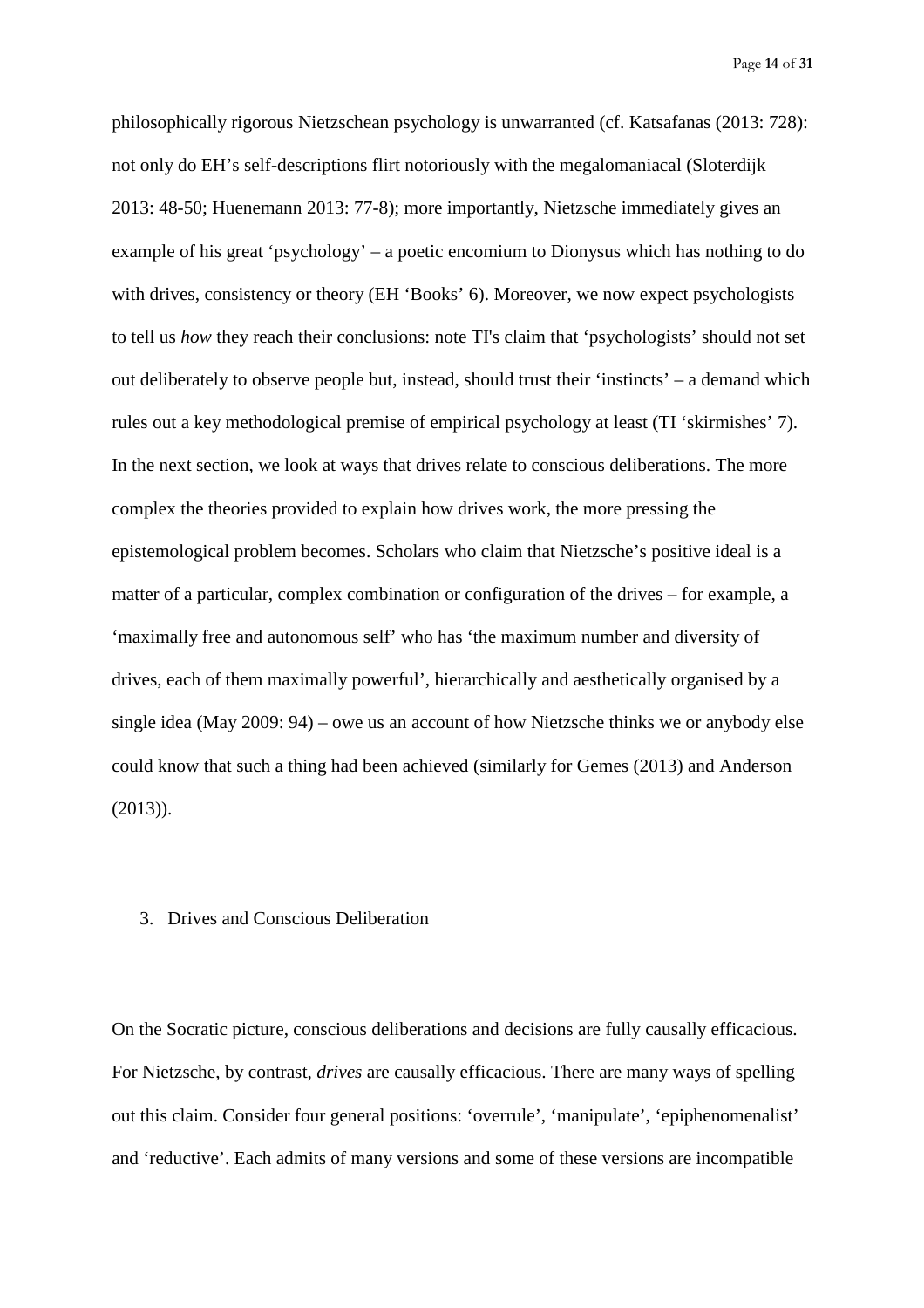with others. The four positions have two things in common: they challenge the Socratic picture and, at some point, Nietzsche advocates them.

- i) 'Overrule': The drives overrule our conscious deliberations and decisions.
- ii) 'Manipulate': The drives manipulate our conscious deliberations and decisions.
- iii) 'Epiphenomenalist': Only the drives are causally efficacious; our conscious deliberations and decisions are epiphenomenal.
- iv) 'Reductive': There aren't conscious deliberations and decisions, as we typically understand them, *at all*; there are only drives.

'Overrule' posits drives and deliberations as different things which frequently oppose one another, just as, in the Socratic picture, there might be a tension between (anachronistically speaking) Socrates' survival instincts and his rational deliberations. But the balance of power has shifted. 'Overrule' admits of three distinct versions: i) *strong*: deliberations always overruled; ii) *weak*: deliberations sometimes/often overruled, sometimes not; iii) *epistemic*: we never know if deliberations are overruled. ('*Weak overrule'* must be sufficiently strong that Socrates is wrong.) 'Epistemic overrule' fits well with Nietzsche's epistemic scepticism though that in turn, as discussed, does not fit with his other philosophical aims. 'Strong' is incompatible with both 'weak' and 'epistemic' (i.e. if conscious deliberations are *always* overruled, then it's not true that we never know).

The long analysis of D 129 combines 'weak' and 'epistemic'. (Other tentative versions of 'overrule' are less fleshed out; see BGE 158; GS 335.) Here, Nietzsche sets out the 'Socratic' picture: using 'reflective consciousness' to weigh up possible consequences, we 'often honestly torment ourselves' about the various things our deliberations might cause. Then we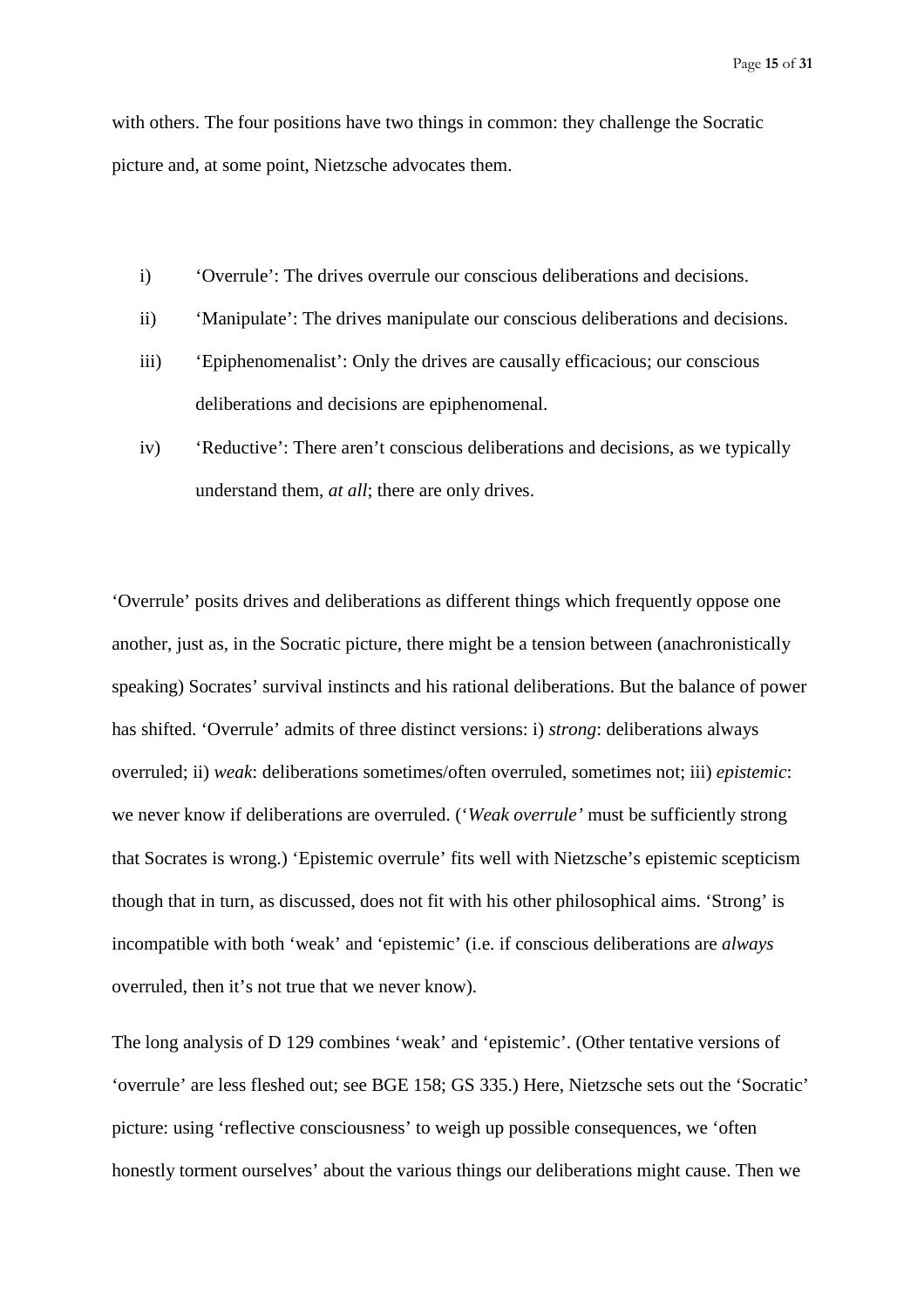Page **16** of **31**

choose and believe that we understand our 'motive'. In fact, unknown and ill-known 'motives' (including some 'affect' which happens to 'leap in') battle it out – 'something quite invisible to us of which we would be quite unconscious.' But, here, Nietzsche is *very clear* that the conscious deliberations are '*one* very essential motive in the battle-line'. We might say: the 'Socratic' sees the deliberative battle as the 'final'; in fact it is the 'semi-final', whose winner goes through to play several other, competing 'motives' in the 'final', from which all consciousness learns is the result. This expressly allows for deliberations sometimes making the difference; often, though, they get overruled (outplayed) by other participants in the non-conscious battle.

'Manipulate' blurs the lines of the opposition suggested in 'overrule': it's not that your deliberations are overruled by your drives; rather, your deliberations are 'shot through' with drive activity, hence calling into question a 'drive-independent' position for the drives to overrule. Note the same three variations: i) 'strong' (always); ii) 'weak' (sometimes, sometimes not); iii) 'epistemic' (we never know). Note, too, the same clashes: strong with weak, strong with epistemic.

Nietzsche's 'manipulate' claims do not typically allow us to choose between these three versions. But his writing is packed with them: the basic drive of GS 1 can be 'surrounded by a whole retinue of reasons [*Gründen*]' when it wishes and can even appear 'as Reason [*Vernunft*] itself'; Eleatics are criticised for 'deny[ing] the force of the drives in knowledge and generally [conceiving] reason as free, self-originated activity' (GS 110). The 'intellect' which seeks to control a drive is *always* the 'blind tool of another drive' (D 109). As common are specific characterisations of a drive doing manipulative things: manipulating everyday experiences in accordance with its desires or 'seizing an event as its prey' (D 119); 'try[ing] to make us forget' about itself (GS 1); forcing its 'one-sided view' upon the situation (GS 333); ensuring that a person (consciously) believes something by keeping other things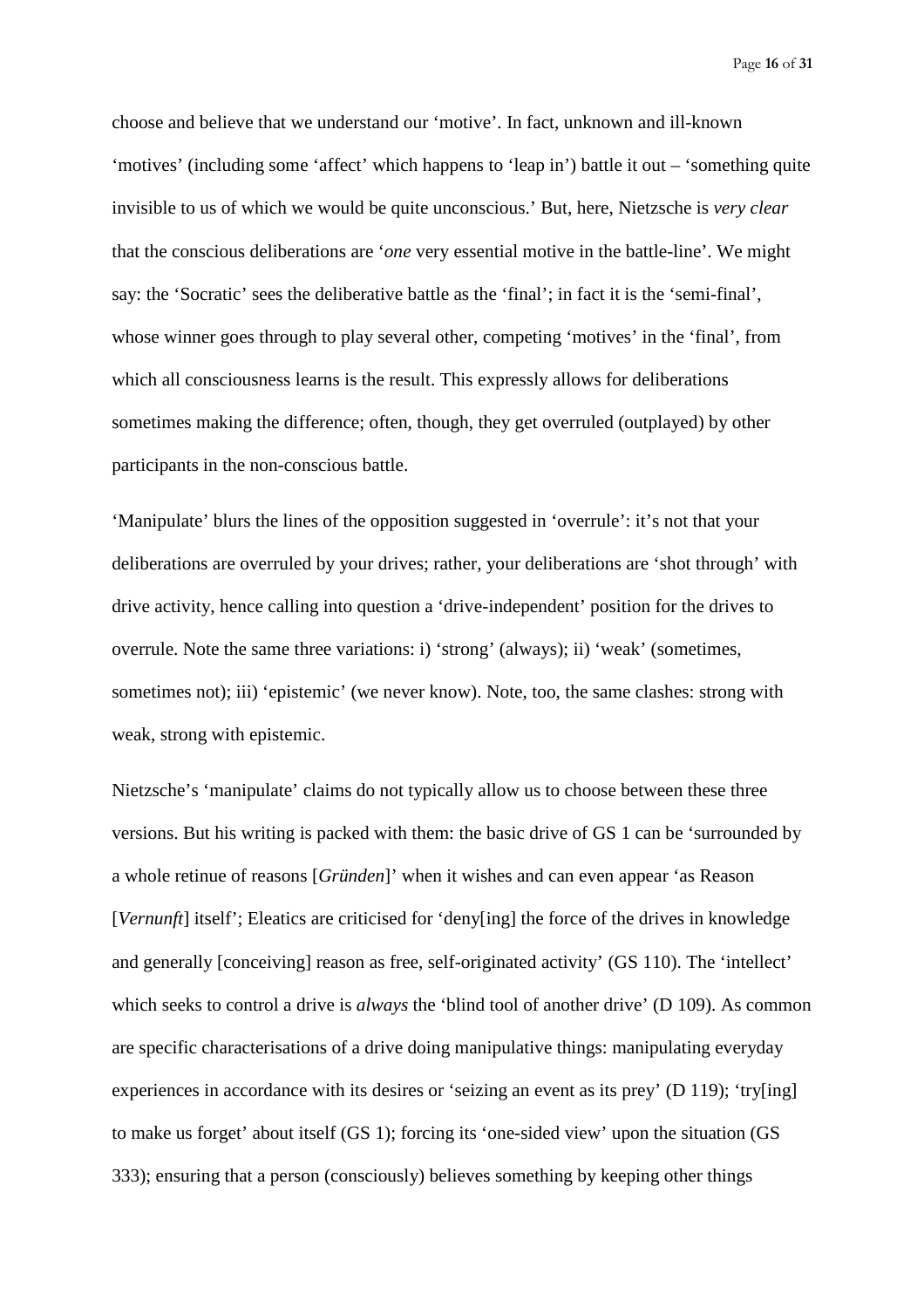Page **17** of **31**

unconscious (TI 'untimely' 42). (See also BGE 6; BGE 59. GS 333 has non-conscious drives as subjects of *Verstehen* – they 'understand'.)

Consider, in particular, the discussion of dreaming at TI 'Errors' 4. The dream scenario is as follows (details added for clarity): a cannon-shot is fired near the sleeping, dreaming Fritz; one of Fritz's drives intercepts the incoming sound and retrospectively furnishes it with a fake cause within Fritz's dream: now, in the dream, but *before* hearing the shot, Fritz is a brave medical orderly at the battle of Wörth; only once the cannon-shot has been given an interpretation by the drive (i.e. it now makes sense that Fritz would hear a cannon, because he is on a battlefield) does the drive 'permit' it to enter Fritz's consciousness, because now it makes sense to Fritz as the *effect* of faked, battle-causes within the dream. <sup>[9](#page-16-0)</sup> For Fritz, Fritz hears the cannon because of his brave actions at Wörth; in fact, his brave actions at Wörth are caused by the cannon-shot. Nietzsche then announces that we 'do just the same thing' when waking. This probably suggests 'strong manipulation': we have no direct access to perceptions which haven't been furnished, by drives, with causes. (Perhaps: drives have the option to manipulate all perceptions.) Certainly, this sits uncomfortably with the realm of drive-free (though 'overrule-able') deliberation suggested in D 129's 'overrule'. (HH I 13 and D 119 give weaker analyses of the same basic dream-phenomenon. D 119 has waking responses 'essentially' the same as dreaming ones, if weaker. I need not choose which is authoritative, because my point is that this is typical of the difficulty of pinning Nietzsche to any position. But note that Leiter (2009) analyses TI in favour, ultimately, of a strong view, without treating the D or HH counterparts. Katsafanas (2013: 742) analyses the weaker D 119 to support his weaker interpretation, but does not acknowledge that TI is stronger.)

<span id="page-16-0"></span><sup>9</sup> Ken Gemes has rightly pointed out that Nietzsche does not explicitly say that the *drive* creates the interpretation itself. But Nietzsche does refer to a 'causes-drive' ['Ursachentrieb'] which only permits the sensation to appear in consciousness once the sensation has been furnished with a cause. A natural interpretation has the causes-drive furnishing the cause. Hollingdale agrees, choosing 'cause-creating drive' for clarity.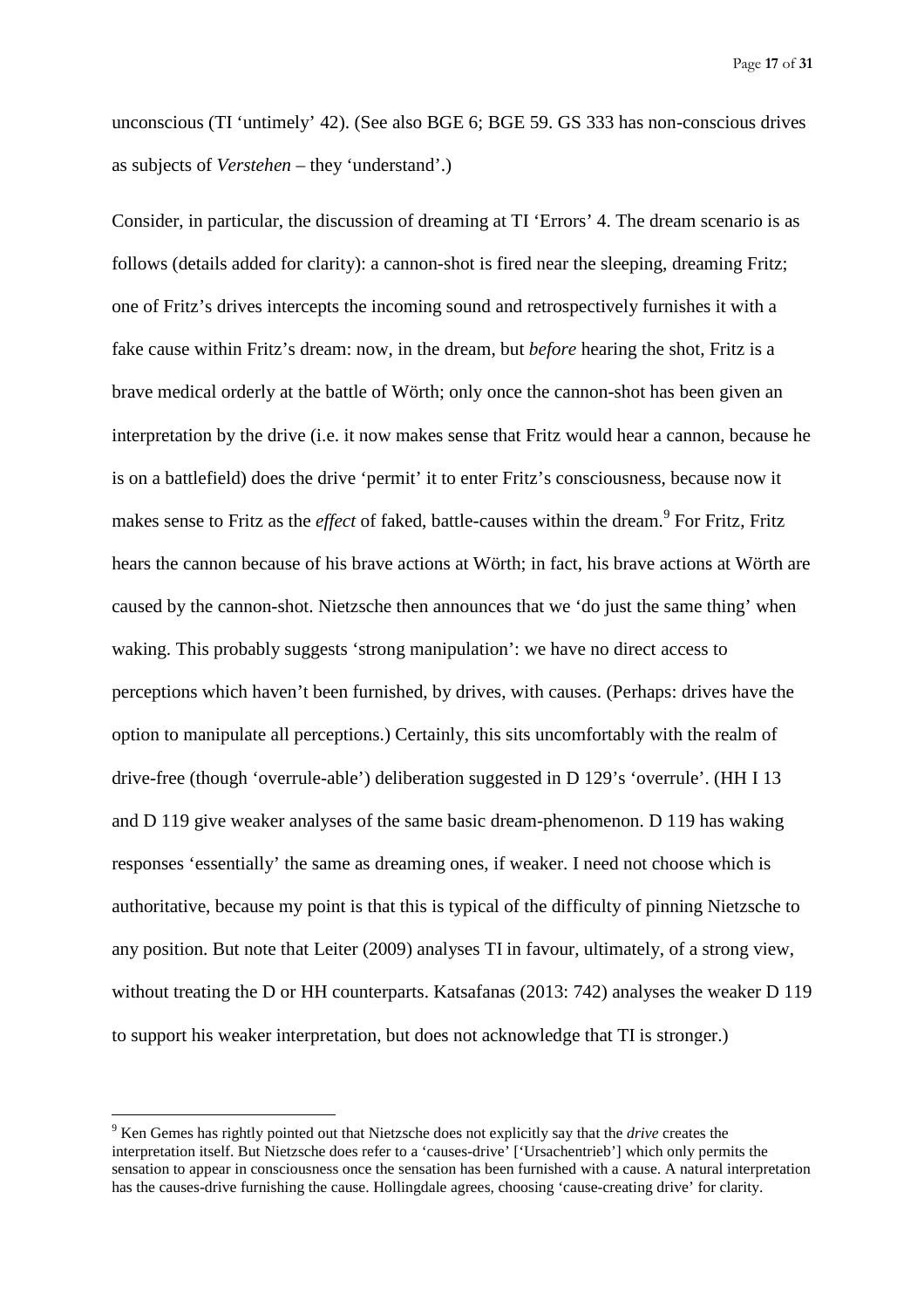Page **18** of **31**

'Epiphenomenal' still has conscious deliberations and drives as different things. But now the former are rendered epiphenomenal. D 124 suggests that all apparent instances of deliberation-action alignment are mere coincidences, in which what we planned to do happens to line up with what we actually do: the person who says 'I will' and then acts accordingly is like the person who gets up before dawn and says 'I will that the sun shall rise' andthinks, when it does, that he has caused it to rise[.](#page-17-0)<sup>10</sup> Similarly, in TI, 'the will no longer moves anything, consequently explains anything – it merely accompanies events, it can also be absent.' This clearly rules out 'willing' as both a necessary and a sufficient condition for action.Nietzsche's conclusion: 'there are no mental causes whatsoever' (TI VI 3)[.](#page-17-1) $^{11}$ 

'Reductive' is primarily negative: it does not allow for drive-activity and conscious deliberation as two separate realms. On the 'reductive' account, to contrast conscious deliberation with drive activity is to make a category error (rather as, in a classic example, the child might mistake the 'running' of a watch for something that exists and can be pointed to independently of the mechanisms of the watch): in fact, loosely put, deliberations are somehow made of drive. 'Reductive' positions are proposed, for example, in the suggestion that 'thinking is only the relationship of the drives to one another' (BGE 36), that the 'soul' is really a 'social structure of the drives and affects' (BGE 12), that our mistake is thinking that 'the understanding [*intelligere*] is […] something essentially opposed to the instincts, when in fact *it is only a certain behaviour of the drives towards one another*' (GS 333). 'Reductive', too, are some of Nietzsche's most radical claims about the conscious 'ego' [*Ich*]: it has become 'a fable, a fiction, a play on words' (TI 'Errors' 3).

An initial overview of these positions on drives and deliberations doesn't leave the prospects for a unified Nietzschean position in particularly good shape. Specifically, there are two

<span id="page-17-1"></span><span id="page-17-0"></span> $10$  See also D 130.

<sup>&</sup>lt;sup>11</sup> In context, it's clear that 'will' is being used, here, to mean conscious thoughts and deliberations about which action to take.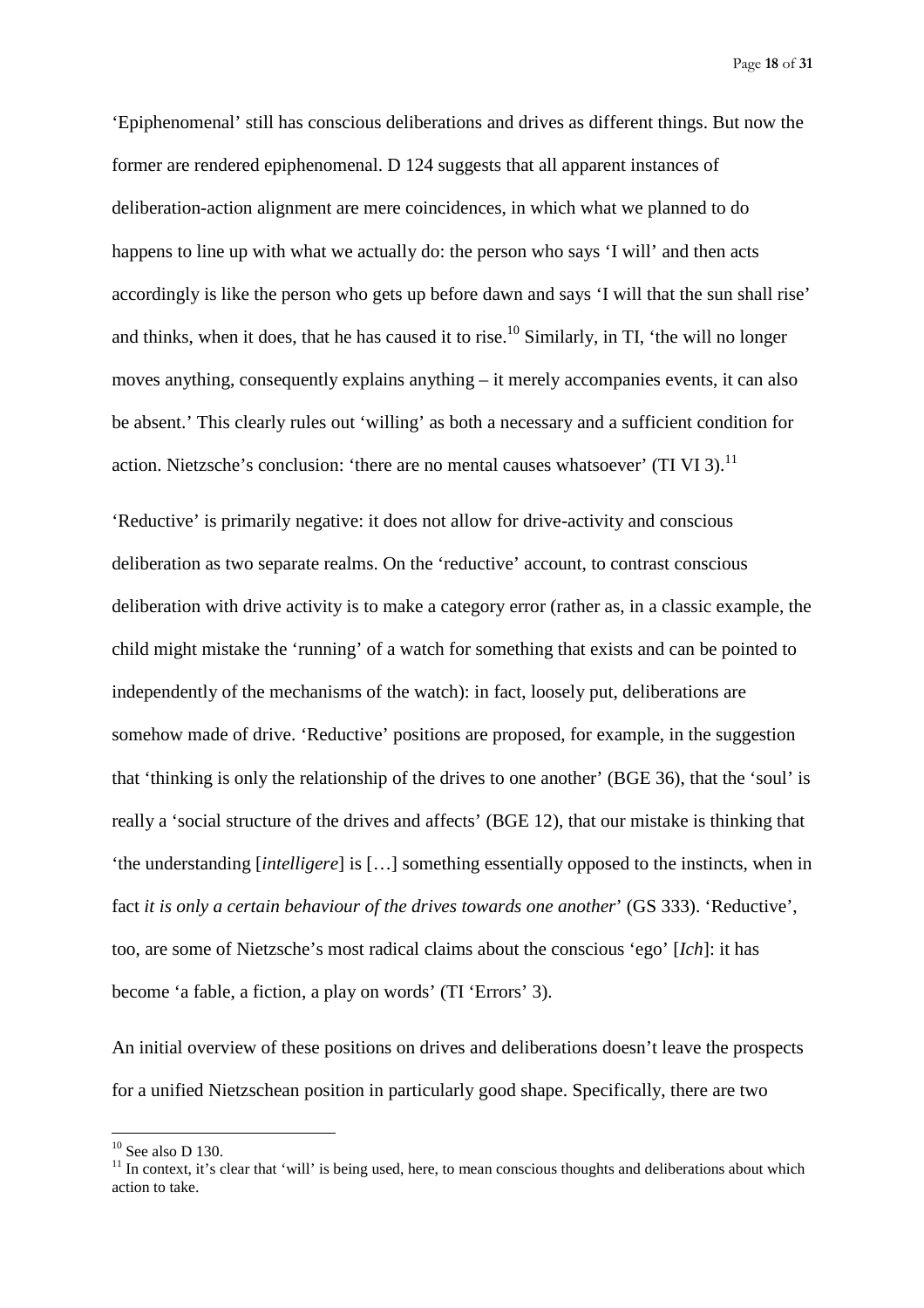Page **19** of **31**

central problems which, I want to suggest, we cannot resolve. Indeed, when we look into them more closely, the problems only deepen. The first is associated with Nietzsche's epiphenomenalist claims; the second is associated with his reductive claims. In the secondary literature, neither of these problems has been set out with sufficient clarity to allow for a direct solution. As to the first, two strategies present themselves. As to the second, even where it is recognised, the scale of the problem is hardly acknowledged. We look at each in turn.

# 4. The problem of epiphenomenalism

To begin with, the 'epiphenomenal' position looks opposed at least to anything but the 'strong' versions of 'overrule' or 'manipulate'. It is flatly incompatible, of course, with D 129's 'overrule': compare the latter's 'one very essential motive' with TI's 'moving nothing' (TI VI 3 also has the notion of 'motive' *itself* as an 'error'). Though they are not inconsistent, and though some may see them as mutually reinforcing, it is decidedly odd to put 'strong manipulate' with 'epiphenomenal' accounts: frankly, why would the drives *bother* to manipulatesomething that caused nothing at all[?](#page-18-0)<sup>12</sup> If I tell you that the court just set the mafia boss free, but the trial was completely manipulated by the mafia, I think you would be right to assume that the court's judgement itself is necessary or sufficient for the boss's freedom. Otherwise, why did the mafia bother with the manipulation? Recall, therefore, TI's explicit denial of conscious deliberations as necessary or sufficient conditions. Two strategies from the secondary literature present themselves at this point. Both are problematic.

First Strategy: Denial of stronger or weaker claims.

<span id="page-18-0"></span> $12$  Leiter seems to put these two positions together (2009: 120-123).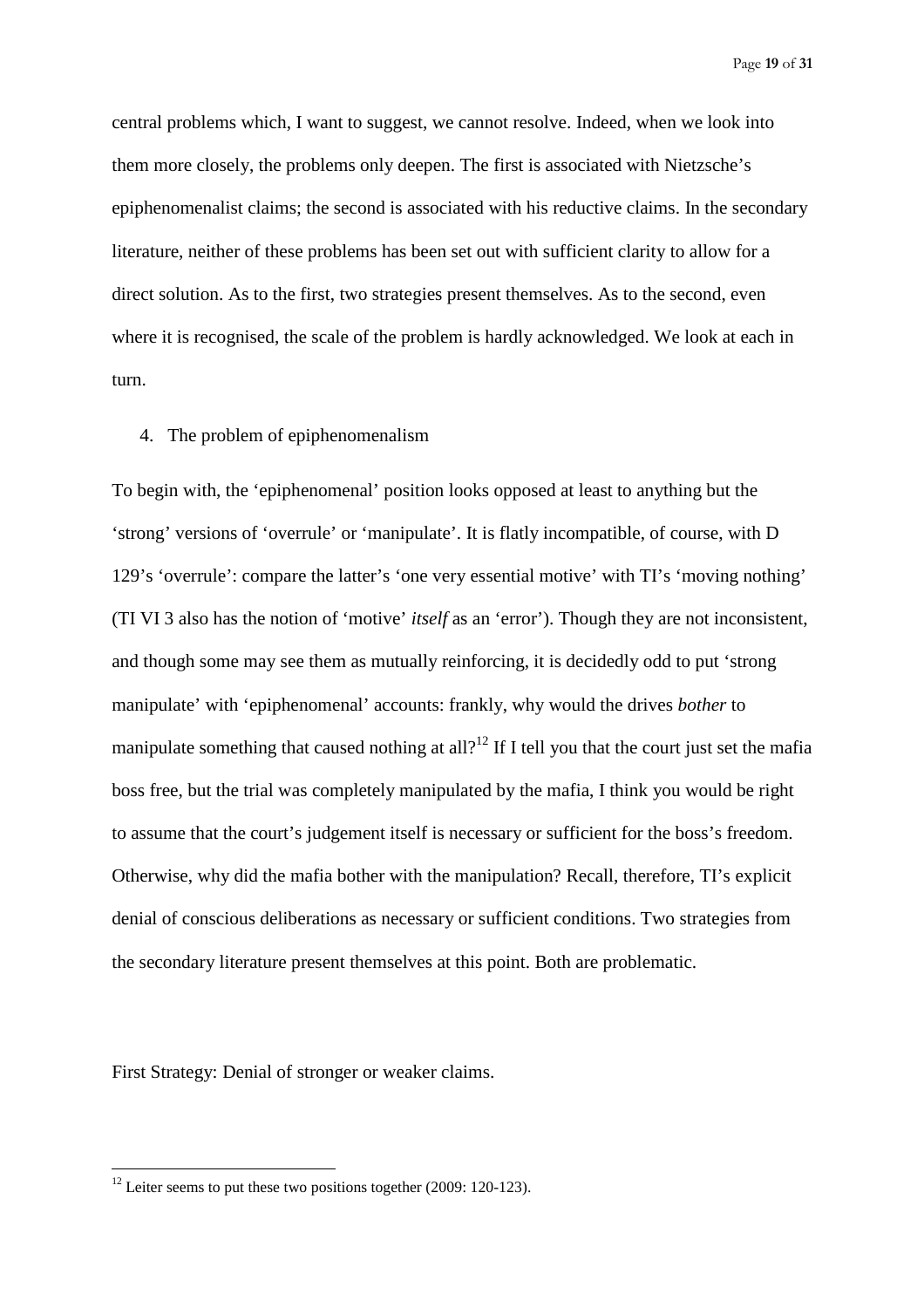Page **20** of **31**

For many, Nietzsche just can't mean the 'stronger' things he says, in other words the claims that look hardest to defend, philosophically: 'strong' overrule and manipulate and epiphenomenal (often not distinguished) (Leiter 2002: 92; Williams 1995: 70; Young 2010: 305; Gemes 2013: 563). Evidently, pursuing this requires setting aside some published Nietzsche statements. More troublingly, it requires ignoring what he himself *says* about the relationship between his stronger and weaker claims. In A 39, for example, Nietzsche *begins* with a 'weak overrule' claim: 'conscious states of affairs', such as believing, are weak motives when compared with the power of the instincts; then he moves to a stronger claim: *'more strictly speaking*, the whole concept of mental causality is false' (A 39, my emphasis; D 109 also begins 'weak' and then ends exclusively 'strong'). This suggests, if anything, the very opposite: that the language about deliberation being weak-but-partially-effective should ultimately be ignored; certainly, it is premature to dismiss the strong claims as hyperbole (cf. Gemes 2013: 563, footnote 19), if they are prefaced with 'more strictly speaking'.

A similar approach – denial of many strong claims – is taken (implicitly) by Katsafanas in his account of the drives, which is an extended 'weak manipulate' interpretation. Despite claiming to present an account of Nietzsche which 'does not require us to discount any published passages' (2013: 750), Katsafanas dismisses Nietzsche's epiphenomenalist claims on the grounds of some anti-epiphenomenal textual evidence and because they are philosophically implausible (2013: 749). (Both points are well taken; still, epiphenomenalism is sometimes Nietzsche's published view.) Within 'manipulate' itself, though, Katsafanas seeks to avoid the more philosophically implausible suggestions found in Nietzsche's descriptions: namely, that drives are homunculi – intentional agents, which have independent perceptual capacities, desires, the ability to feel, make commands, obey and so on (2013: 729-31). On his view, 'drives are dispositions that induce evaluative orientations' (2013: 740): by manipulating our conscious deliberations, drives mess with our beliefs, our affects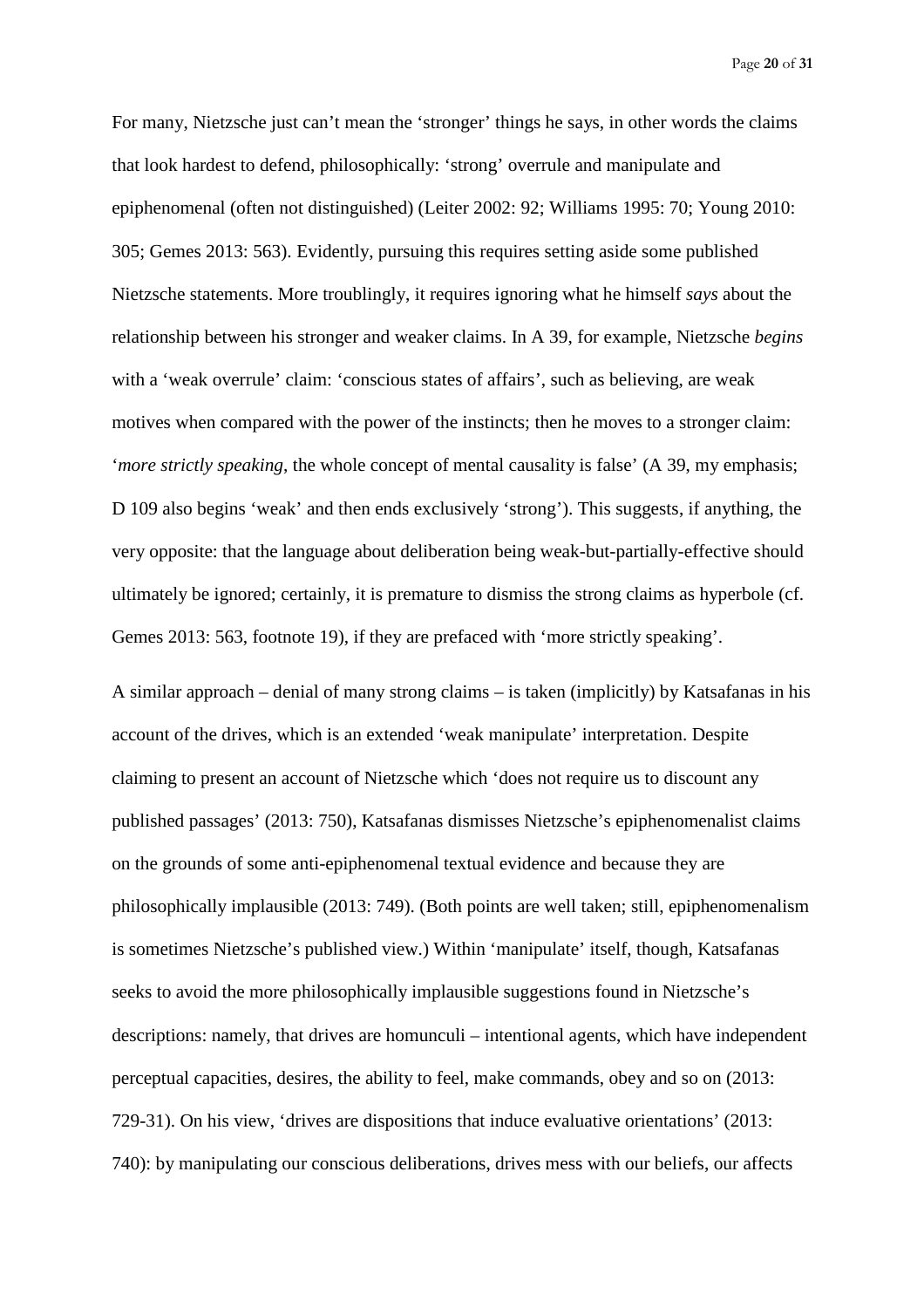Page **21** of **31**

and our sense of what is appropriate for an apparently given (but in fact manipulated) situation. But (he claims) philosophically problematic, homunculi-type commitments are lacking: 'we can deny that drives, *considered in isolation*, can reason, evaluate, and interpret, while maintaining that *embodied drives* – drives considered as part of a whole organism – can reason, evaluate, and interpret' (2013: 744).

Now it is doubtful, first of all, whether Katsafanas's own account actually manages to avoid the excesses of the homunculi claims. He frequently speaks of drives 'making […] salient' what we would otherwise ignore: the hunger drive, for example, makes salient all the food sights and food smells that are anywhere near me (2013: 740-3). If all this means is that, when I am hungry, I tend to notice food, then we are clearly a long way from Nietzsche's intentional drive-language, which Katsafanas himself acknowledges and tries to account for. 'Making salient', though, can also be an intentional action, just as much, say, as 'giving orders' (which he takes to be problematic): when I write a Nietzsche quotation in italics in a paper, I make it salient to you; obviously, this requires prior perceptual 'access' to the materials and a sense of how you will respond to them. (One could say: 'the italics made the quotation salient', hence avoiding an 'intentional' formulation. But drives are in no way analogous to italics.) Certainly, then, we are owed, on Katsafanas's terms, a better account of 'making salient' which doesn't turn drives into the homunculi he wants to avoid. Should Katsafanas be able to provide such an account, it would merely demonstrate how far he has come from *Nietzsche*, who (sometimes) evidently takes drives to have such independent capacities when they make things salient. First, consider his dream example (above) in which the relevant drive holds things back from our consciousness until a cause for it has been fabricated. This clearly asserts two stages of perceptual awareness. Elsewhere, he gets as explicit as he possibly can that drives have independent consciousnesses from each other and from their host: 'I think these drives which fight each other here [i.e. 'unconscious and unfelt'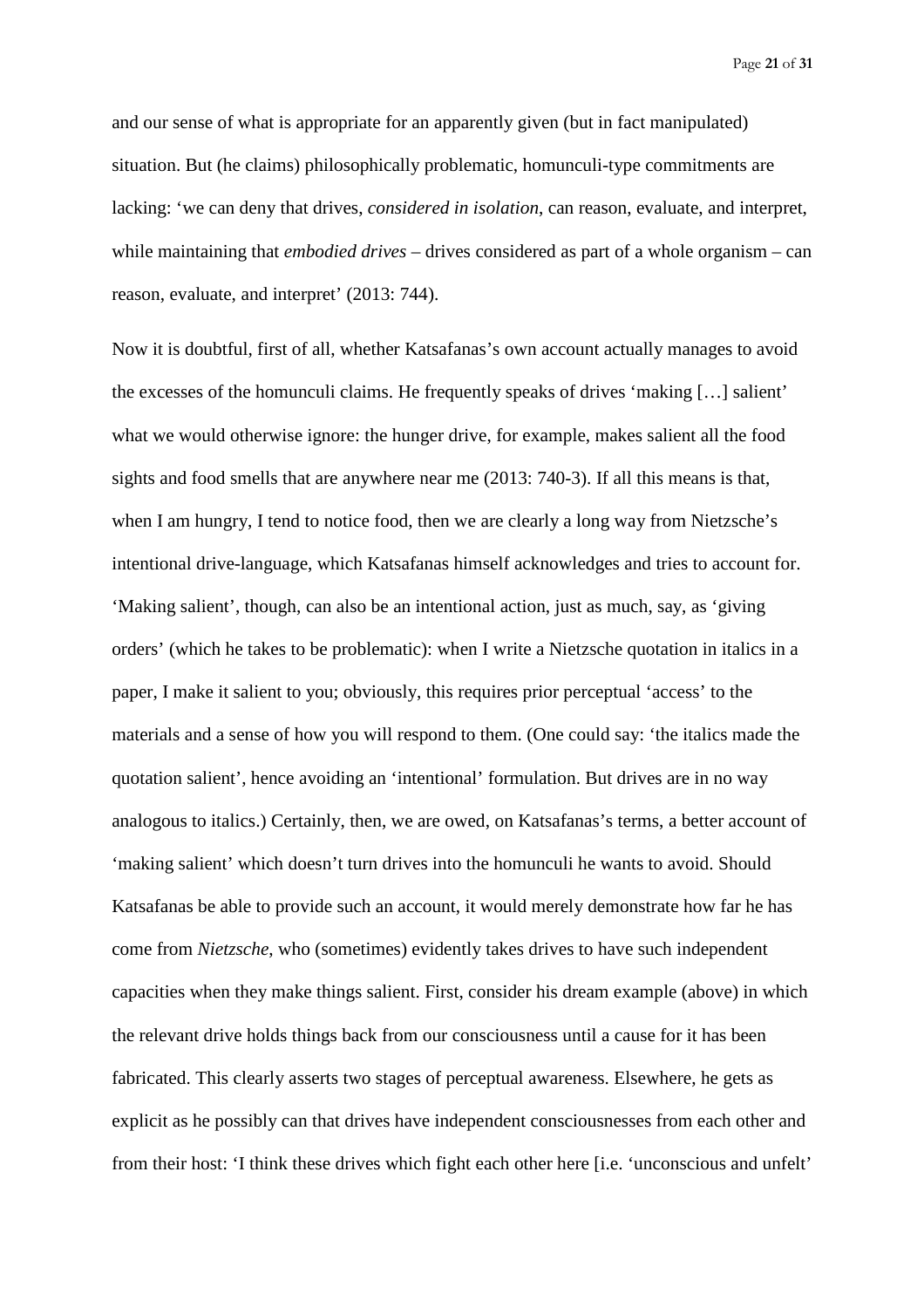Page **22** of **31**

by the person] know very well how to make themselves felt by and how to hurt *each other*' (GS 333, Nietzsche's emphasis).

Katsafanas also offers two exegetical arguments supporting his dismissal of homunculi claims: first, Nietzsche 'vociferously argues against the superfluous positing of subjects' (2013: 728) which homunculi readings would entail; second, Nietzsche wants to 'transform' or 'rethink' selfhood, whereas positing more minds entails more of the same, not radical rethinking (2013: 731). No textual support is offered for the first claim; indeed, Nietzsche sometimes *advocates* a 'subject-manifold' (BGE 12). Using TI 'Errors' 3 to support the second claim is misleading. In this passage, as in TI 'Reason' 5, Nietzsche claims that our concepts of causation and thinghood *tout court* come from our mistaken construction of ego as both thing and cause. It's not a call to re-think or transform the subject, nor is it an objection to *superfluous* positing of subjects. *Any* positing of subject *or* thing *or* cause is entangled in error (so Nietzsche claims). It would be hard to find an account of the drives which does not appeal to at least some of those notions and, unsurprisingly, neither Nietzsche nor Katsafanas offers one. As regards thought and action, the specific target is the Socratic picture. A many-drives-as-warring-persons account *would* challenge this, since for any *human* action there would no longer be a single, controlling mind. Specifically, the manyminds model challenges at least i), iii), iv) and v) from the Socratic picture. This leaves Nietzsche with a philosophically suspect position, but one which fits with his anti-Socratic aims. (This is not to suggest that Nietzsche consistently adopts a many-minds model: he does not – see Gardner (forthcoming).)

An equal and opposite response to denying the stronger claims would be to deny the force of the weaker ones, bypassing suggestions that conscious deliberation can be causally effective in the actions we take. Leiter (2009: 118-123), quoting D 129 and arguing, ultimately, in favour of a version of epiphenomenalism, does not discuss the passage in which Nietzsche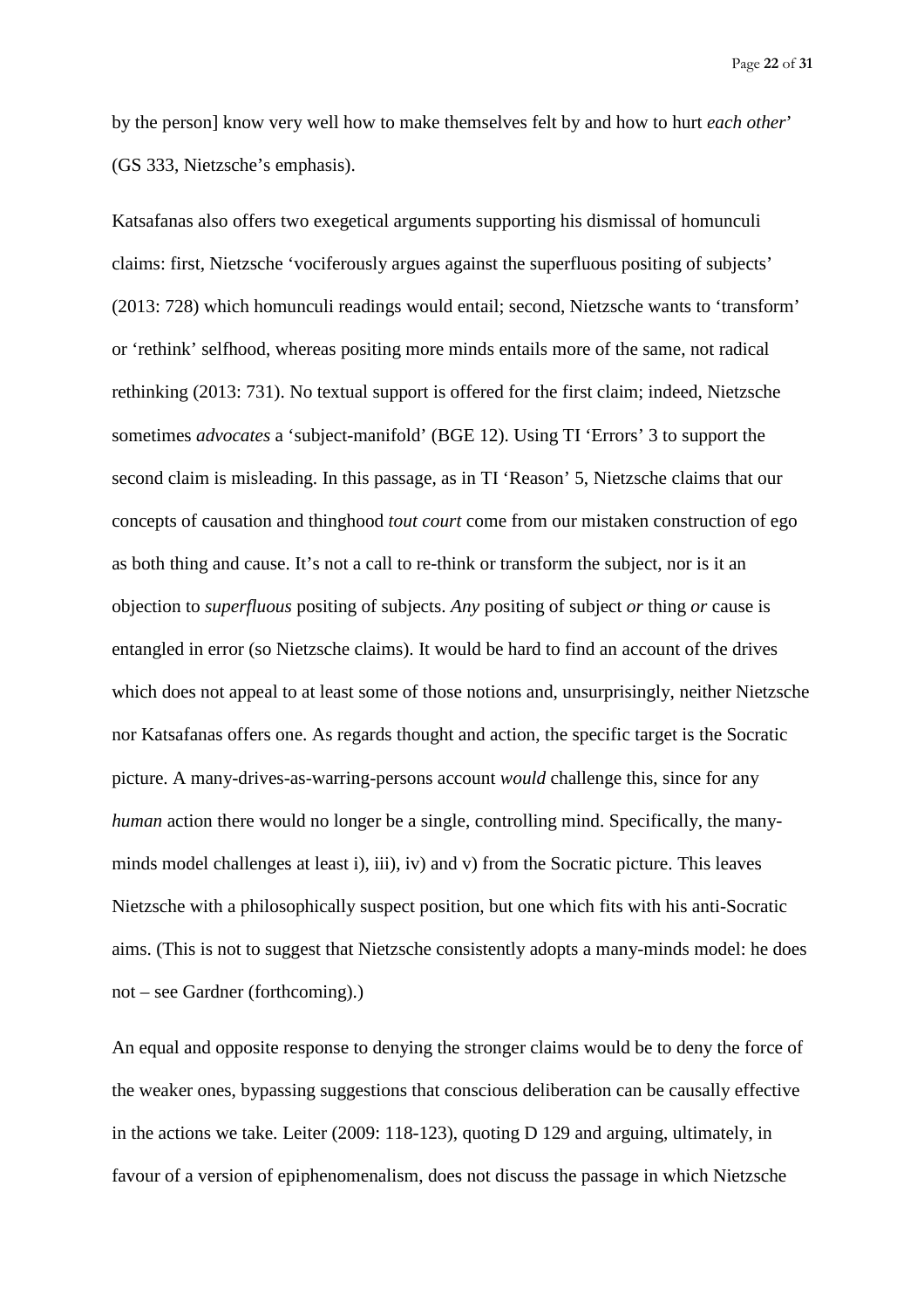states that deliberations can be very powerful motives within the non-conscious battle. (Leiter's formulation of epiphenomenalism is qualified in various places (2009: 111, 119-20), but it is difficult to see any epiphenomenalism worthy of the name sitting with D 129.)

#### Second Strategy: Divide and Conquer

A more intriguing position divides the apparently contradictory claims into different philosophical categories. On this approach, although some conflict is acknowledged, it is made coherent by placing it in a broader Nietzschean framework: claims of the form 'A' are part of one project, but claims of the form 'not-A' are part of another. For Gardner (2009), for example, strong claims are part of Nietzsche's 'theoretical' project; the 'practical' project requires weaker claims. Gardner's Nietzsche is therefore sometimes doing one comprehensible though not, he convincingly argues, philosophically coherent, *theoretical* thing and sometimes doing a completely different *practical* thing. (Janaway (2009: 59) seems to echo this division: he speaks of the conflict between Nietzsche's 'official' (strong) position and his practical desire for a unified self.)

Even this, though, underplays the deep contradictions within Nietzsche's remarks: there is plenty on the '*theoretical'* side that contradicts what Gardner takes as Nietzsche's theoretical view. Some of these we have already seen, in various claims about causally effective conscious deliberations which seem unconnected with any particular 'practical' project (D 129; GS 335; D 115; BGE 3 claims not that *all* of conscious thought can be ascribed to the activity of the instincts, but only 'the greatest part'). But we should also note that Nietzsche gives his own 'theoretical' *arguments* against the strong claims. GS 354 begins by making the familiar point that much of what we take conscious activity to be causing is done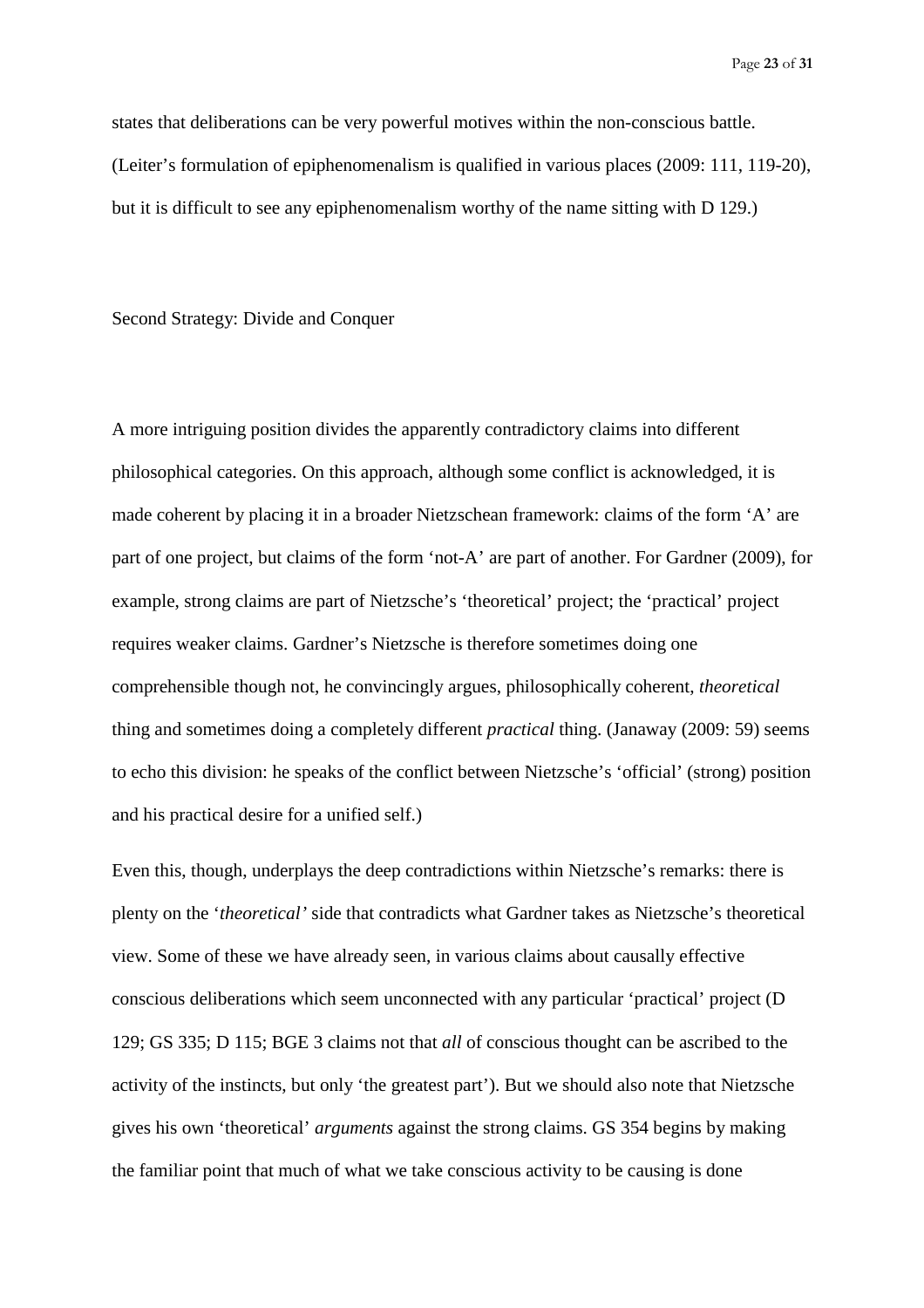Page **24** of **31**

perfectly well by non-conscious animals. But, he argues, we just *cannot* move from that to positing a consciousness which serves no purpose, because it would be absurd for animals to develop with such a complicated but useless mechanism. In explicating the model (from contemporary empirical psychology) that Leiter takes Nietzsche to have anticipated, Leiter (2009: 122) compares deliberation and action to thinking that one is playing a computer game when in fact one is watching a film of standard footage, in which the film just happens to correspond to the buttons one presses. This helpfully sets out a position Nietzsche sometimes takes. But what, Nietzsche is asking in GS 354, would be the point of an animal evolving in such a peculiar way? His conclusion is that one simply can't posit such a thing. This is the sort of consideration which sometimes leads Nietzsche to allow for a small chink of causally effective conscious thought. Thus, if Gardner is correct, not only does Nietzsche not mean what he sometimes claims about causal effectiveness; he has solved or forgotten about his own perfectly valid objections to his very position. (Strictly, GS 354's focus is not consciousness-to-action but rather action-to-consciousness. This is problematic for Gardner's 'theoretical' view and also indirectly problematic for epiphenomenalist views of deliberation/action, which, along the line Nietzsche suggests, would need to explain *why* we go to the trouble of developing epiphenomenal deliberations.)

But nor can we see GS 354 as Nietzsche's final word on this question. Richardson (2009), who attempts this, takes GS 354 as the platform for a different way of combining Nietzsche's apparently contradictory claims, according to which drives are individual, pre-socialised animal instincts, whereas consciousness and language are a later, socialised and occasionally causally effective response to the animal drives. Richardson also, in the end, denies some stronger claims, since his account is not epiphenomenal: consciousness holds back or prevents drives from bringing about actions. But note, first, that TI's and A's denials of mental causation, quoted above, come after GS 354 chronologically and insistently overrule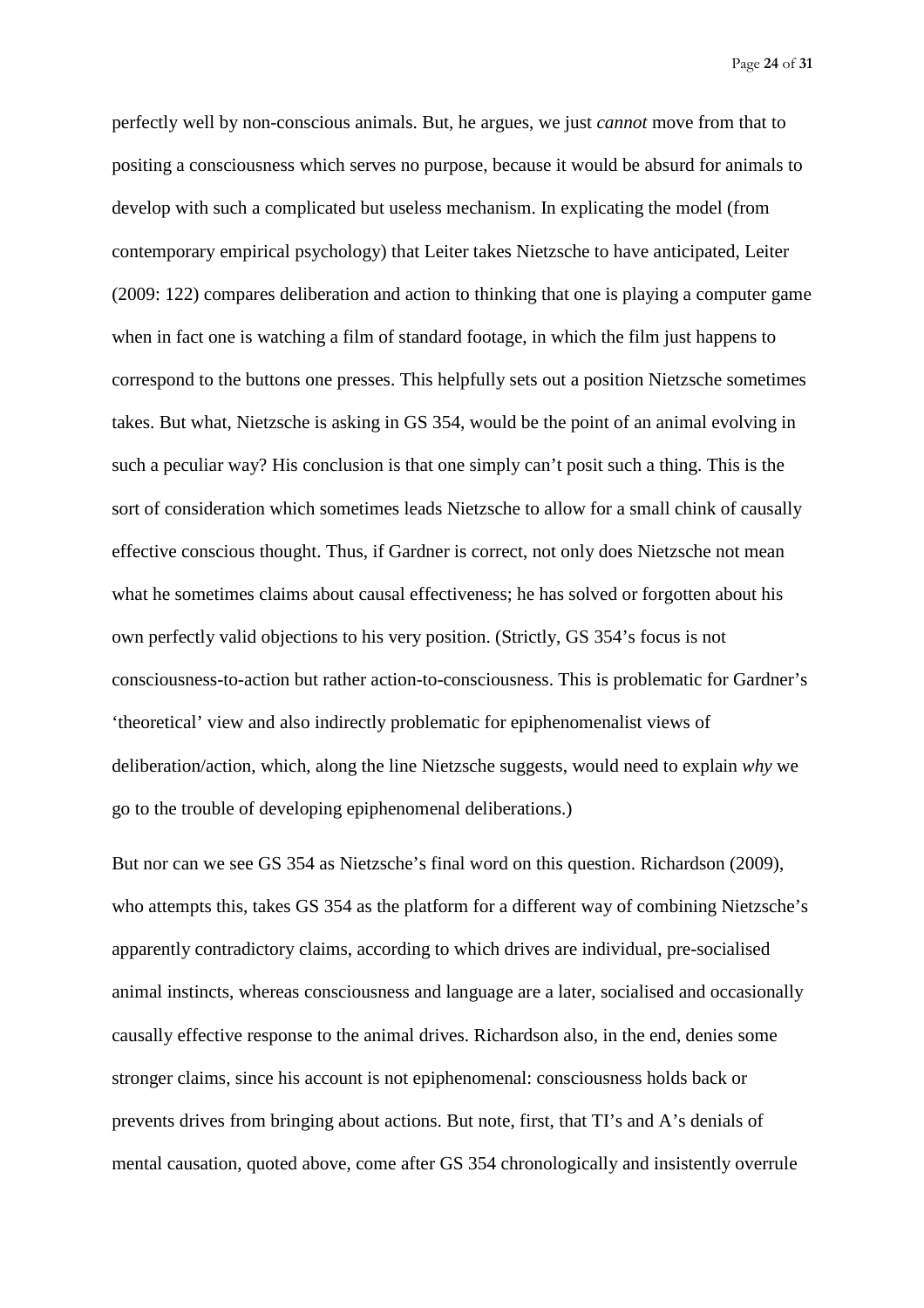Page **25** of **31**

it. Second, the sorts of things that Nietzsche tells us count as drives are frequently neither presocial nor pre-linguistic: consider the drive for 'little conversation' or 'benevolence'. Finally, the idea that consciousness holds back or prevents drives from being effective ignores the very drives Nietzsche mentions which evidently serve just the purpose Richardson ascribes to consciousness in *opposition* to the drives: holding back, not reacting immediately, weighing things up, mulling things over. There is, then, no obvious way to solve the problem of epiphenomenalism.

# 5. The Reduction Problem

'Reductive' claims – however they are understood – pose their own problems, which are rarely if ever acknowledged in the literature. As we shall see, there is no unproblematic way of understanding how, for Nietzsche, conscious deliberation reduces to drive activity. For one thing, he sometimes seems to warn against the coherence of even asking whether consciousness is 'real' (BGE 34). For another, many drives, as already indicated, are *identified* in terms which suggest the sort of mental activity which is supposed to be 'reduced' (see above).

That aside, to say that 'A reduces to B' leaves it open what we want to say about the causal properties of A. Here are three versions. Benign reduction: we reductively re-describe your 'punch' in scientific terms; still, your punch caused my bruise. Instrumental reduction: A reduces to B such that A does not strictly exist and causes nothing; nonetheless, speaking about A as causal is a very useful 'as-if' activity (e.g. centres of gravity). Eliminativism: B accounts for everything that A attempts (poorly) to account for, and more besides; we ought not to talk in terms of A *at all*.

It is implausible that Nietzsche thought he was advocating benign reduction: his reduction claims are corrective, criticising the Socratic picture. Eliminativism presents other concerns.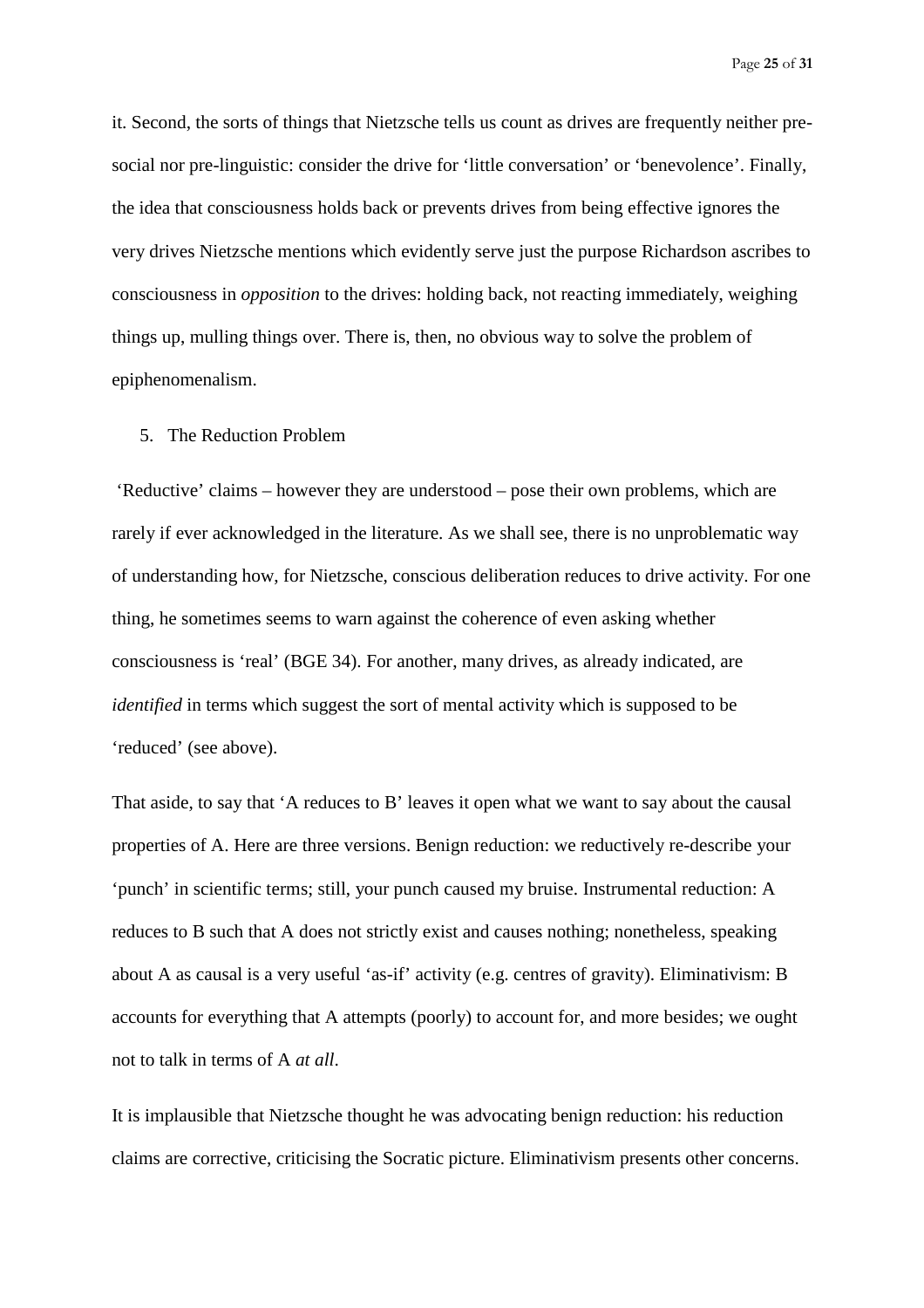Page **26** of **31**

It denies a premise of overrule, manipulate and epiphenomenal: that we must think of the drives as something conceptually *opposed* to conscious deliberation. This is obvious enough for 'overrule' and for the weak 'manipulate'. The strong 'manipulate' suggests that deliberating is something *conceptually distinct* from drive-activity: they could – at least in theory – come apart. And an epiphenomenal, conscious 'deliberation' is still a conscious deliberation which, as causally inefficacious, contrasts with the causally efficacious activity of the drives. If Nietzsche's project really were to eliminate mind-talk in favour of a superior drive-talk, of course, then his deep scepticism about the possibility of knowledge of drives (see above) would be all the more perplexing. Finally, at least regarding the soul, Nietzsche is sometimes explicit that, in reducing it, he need not eliminate it altogether [*los zu werden*] (BGE 12).

There is some support for instrumental reduction, especially in the notebooks.<sup>[13](#page-25-0)</sup> And it might help interpret a claim such as that conscious deliberations are overruled by drives: strictly speaking, the former reduce to the latter, but it's helpful to speak as if they are distinct. Yet this vastly underestimates how often Nietzsche's discussions manifestly treat drives and deliberations as conceptually *opposed* (e.g. BT 13, D 58, 221, 328; GS 11, 294; BGE 158, 284; GM I 10, III 9; TI 'Untimely' 7, 38). Certain religious codes, for example, are supposed to 'push back' [*zurückzudrängen*] consciousness, so that the instincts are left to a state of 'perfect automatism', i.e. so that consciousness cannot interfere with the instincts (A 57). But two further passages deserve more attention. First, BGE 191 *criticises* Socrates for trying to 'talk Reason into' [*die Vernunft überreden*] working for the instincts; yet what Socrates is doing (in BGE 191) looks identical with *Nietzsche's* claims in GS 333 or BGE 3 about how things work anyway. Second, D 560 asks us to 'dispose of our drives like a gardener', in other words to think about how much 'anger, pity, curiosity, vanity' (all listed as drives) we

<span id="page-25-0"></span><sup>13</sup> See F. Nietzsche, *Writings from the Late Notebooks* (ed. R Bittner), Cambridge: CUP, pp 20-1; also perhaps BGE 34.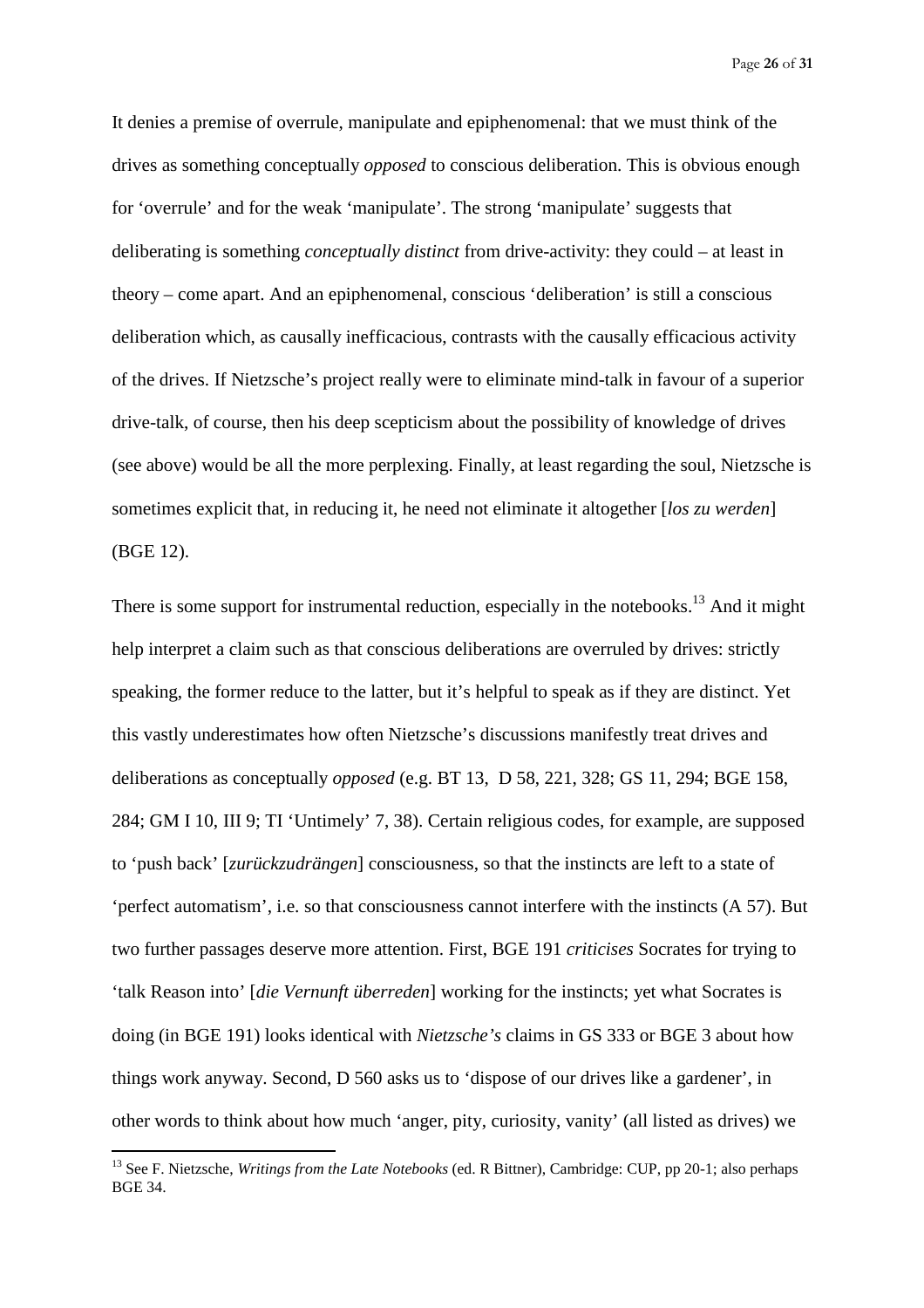Page **27** of **31**

would like, in what relation we should like to stand to them and they to each other. Only *one* of the *many* options is for 'us' to let 'them' fight it out amongst themselves, which looks for all the world like what Nietzsche, elsewhere, says that they do anyway, whatever we 'choose' to do about it. There is not a hint, in D 560, either of the unknowability of what drives are nor of the drives having a deep-seated control over what we do and how we behave towards them. To hold this together with some other claims by Nietzsche, the gardener carefully pruning the roses in the English fashion would have only ever seen the tip of a rose petal, would be the 'blind tool' of the lilies and would, himself, be made of carnations.

Passages like these reveal the challenge of pursuing instrumental reduction in Nietzsche. First, *drives* themselves are characterised by their *opposition* to consciousness. Much *drive* talk must therefore also be 'instrumental' (or plain inconsistent), proceeding as if drives are opposed to consciousness, when in fact it is composed of drives. Second, it merely pushes back to the 'instrumental' level the same set of interpretative problems above: if it matters whether ('as if') 'conscious deliberations' are ('as if') 'causally effective' – if answering that questions has philosophical significance – then Nietzsche fails to give an answer.

Note, finally, that practically no position I set out here is confined to one Nietzschean 'era' (from D onwards): sceptical, epiphenomenal, anti-reductive and manipulative claims are found from D to TI; reductive, from GS (I-IV) to TI; anti-epiphenomenal, from D to GS (V). (Overrule, exceptionally, is most explicit in D; its anti-epiphenomenal, anti-reductive import continues, as we have seen.) Hence, it is unlikely that restricting one's focus to one Nietzschean book, year, or era can solve these problems and there is no such attempt in the literature. While it is undeniable that Nietzsche's ideas develop throughout the period under discussion, it is unlikely that these developments – themselves often ambiguous and controversial – clarify rather than further complicate Nietzsche's discussions. A case in point is the will to power, emergent after GS (I-IV), which plays at least two apparently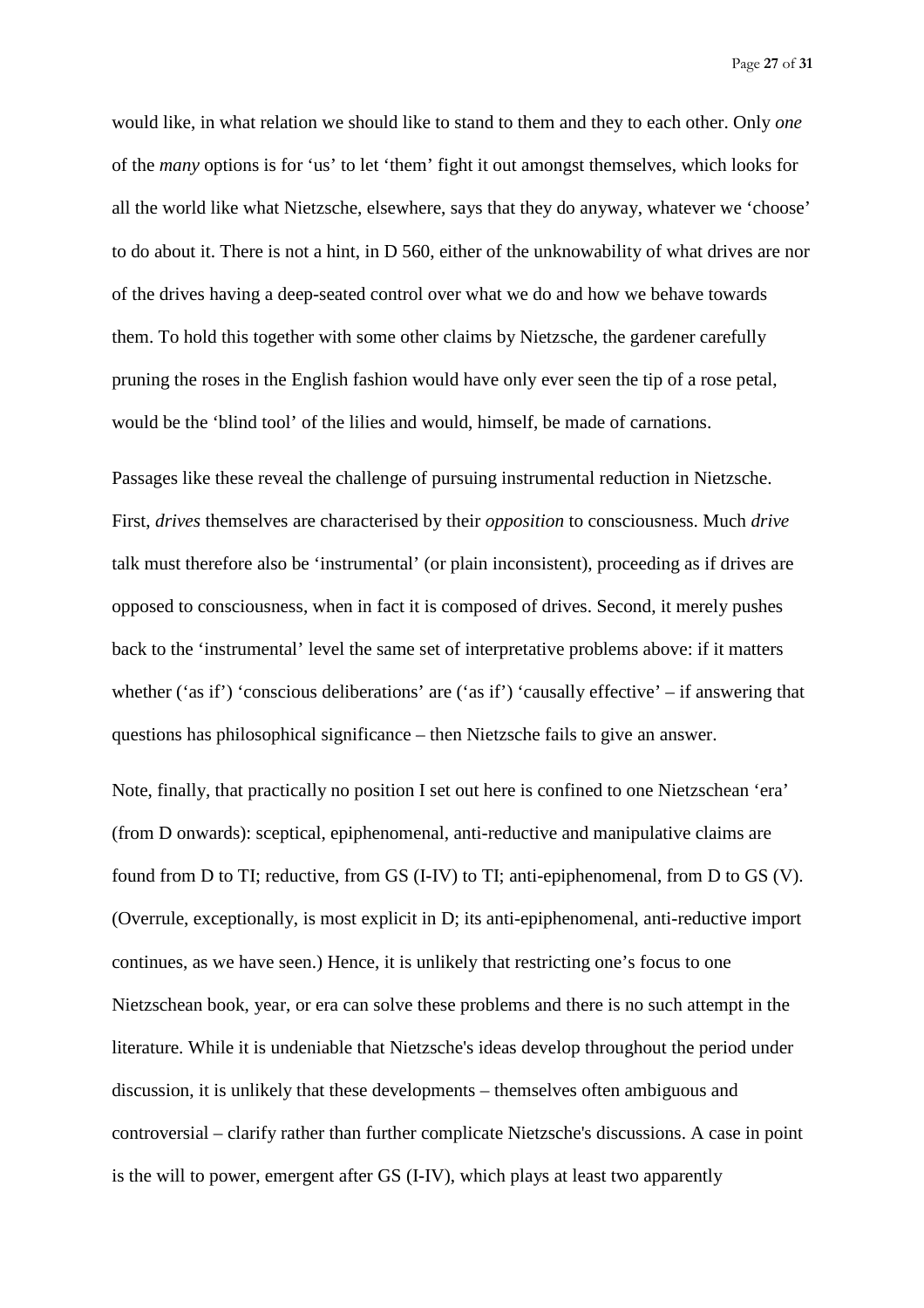inconsistent Nietzschean roles: i) explaining *all* biological activity (BGE 13, GS 349); ii) selectively indicating the praiseworthy, hence *not* a feature of all biological activity (A6). I agree with Young (2010: Ch. 26) that the latter is dominant and less problematic. I cannot see either resolving the challenges I have presented, since both are *prima facie* compatible with each position. To say that my 'truly basic life-instinct' is will to power does not distinguish between conscious deliberations as overruled by, manipulated by, epiphenomenal to, or reducing to such an instinct. Similarly, stating that I am praiseworthy when motivated by e.g. will to power leaves open epistemic concerns and the question of how such motivation interacts with conscious deliberation. (The best attempt at combining a theory of drives with will to power, Richardson (2013), rests upon Richardson (2009), which I criticise above. On will to power, including an independent discussion of Richardson (2013), see Stern (forthcoming).)

## Conclusion

In the background lies the question of what we want from a philosopher like Nietzsche. His 'drive' terminology is confusing; his scepticism about drives and actions is as far-reaching as the knowledge he claims (and needs) to have about them; the relation between drives and conscious deliberations is expounded in an overwhelming variety of different and often contradictory ways. This much is clear: if 'success' in philosophical writing means the production of an exegetically plausible, unique and philosophically robust theory – the sort of thing that many scholars have aimed to produce from him – then it must be acknowledged that he failed in this case; on that assumption, one should abandon him as philosophical psychologist and/or produce one's own, Nietzsche-inspired theory (provided the clash with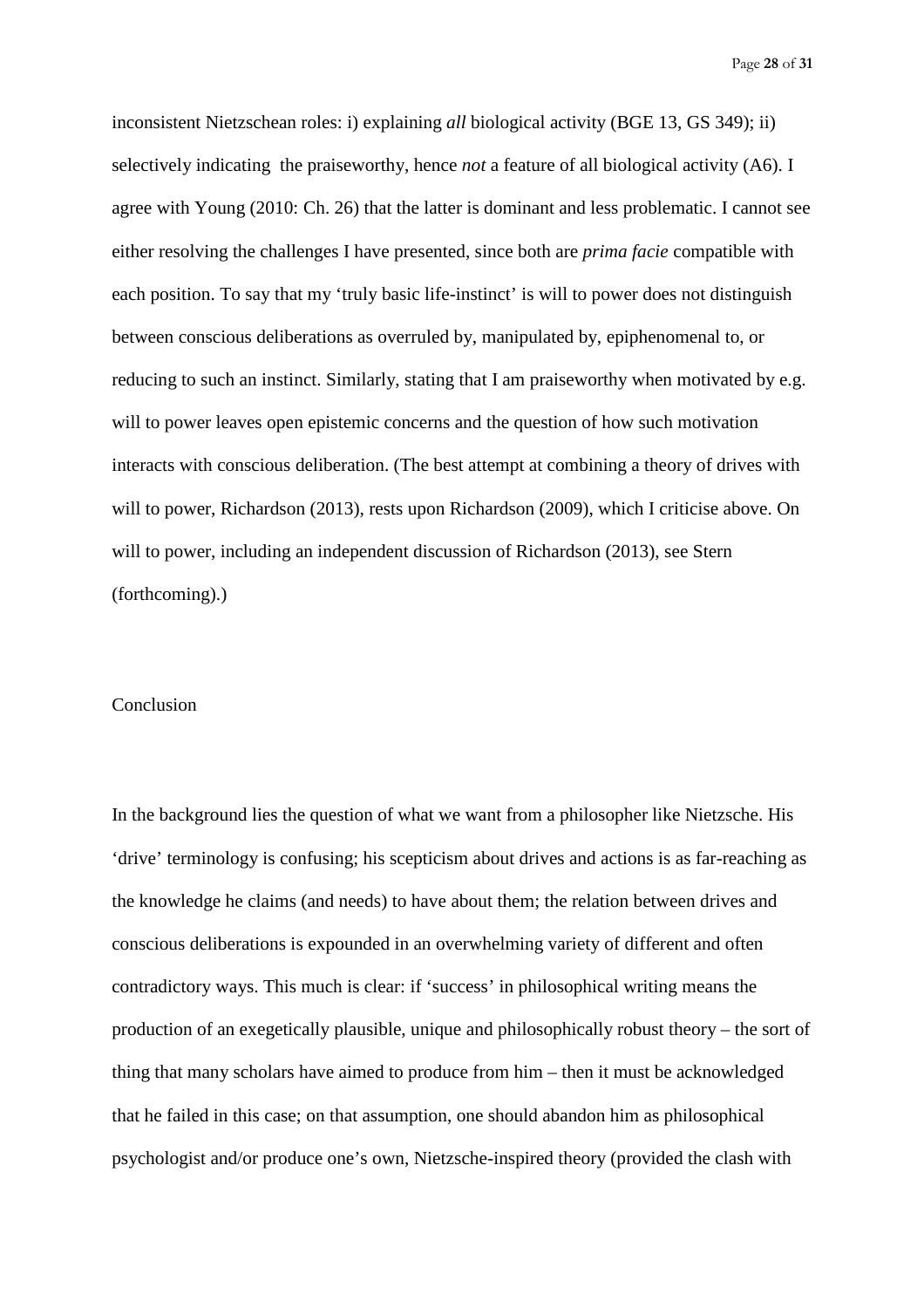Page **29** of **31**

Nietzsche is acknowledged). Is there a different kind of 'success'? Nietzsche was interested in something which still interests us: challenging the Socratic model. It is philosophically fruitful to think with him as an experimenter and provoker who does not set himself the task of producing, expounding and defending a particular theory, but who throws everything he can at his target. His efforts, laid out now in the broad daylight of their contradictions, offer us an insight into different modes of opposing Socratism *and* a profound sense of discomfort with each. If, taken as a whole, this is a challenging, valuable and illuminating way of thinking, then it can attain this value precisely when one *abandons* the hunt for the unique, final theory. The worry with the resultant theories is not merely that they clash with what Nietzsche says; they may also clash with what he was trying to *do*. I don't take myself to have established this last point. But I do think it worthy of consideration. Perhaps, to appreciate and criticise what Nietzsche is up to, we must stop reading him as though he is up to something else.

Bibliography

Nietzsche's Works

*Sämtliche Werke*, Kritische Studienausgabe in 15 Bänden ('KSA'). Giorgio Colli and Mazzino Montinari (eds). (Berlin: De Gruyter), 1999, New Edition.

*The Anti-Christ* ('A') in *Twilight of the Idols and The Anti-Christ*, trans. R. J. Hollingdale (1968), London: Penguin.

*Daybreak* ('D') trans. R. J. Hollingdale (1997), Cambridge: CUP

*The Gay Science* ('GS'), trans. Josef Nauckhoff (2001), Cambridge: CUP.

*Human, All Too Human* ('HH') trans. R Hollingdale (1996), Cambridge: CUP

*Twilight of the Idols* ('TI') in *Twilight of the Idols and The Anti-Christ* trans. R. J. Hollingdale (1968). London: Penguin.

Works by Other Authors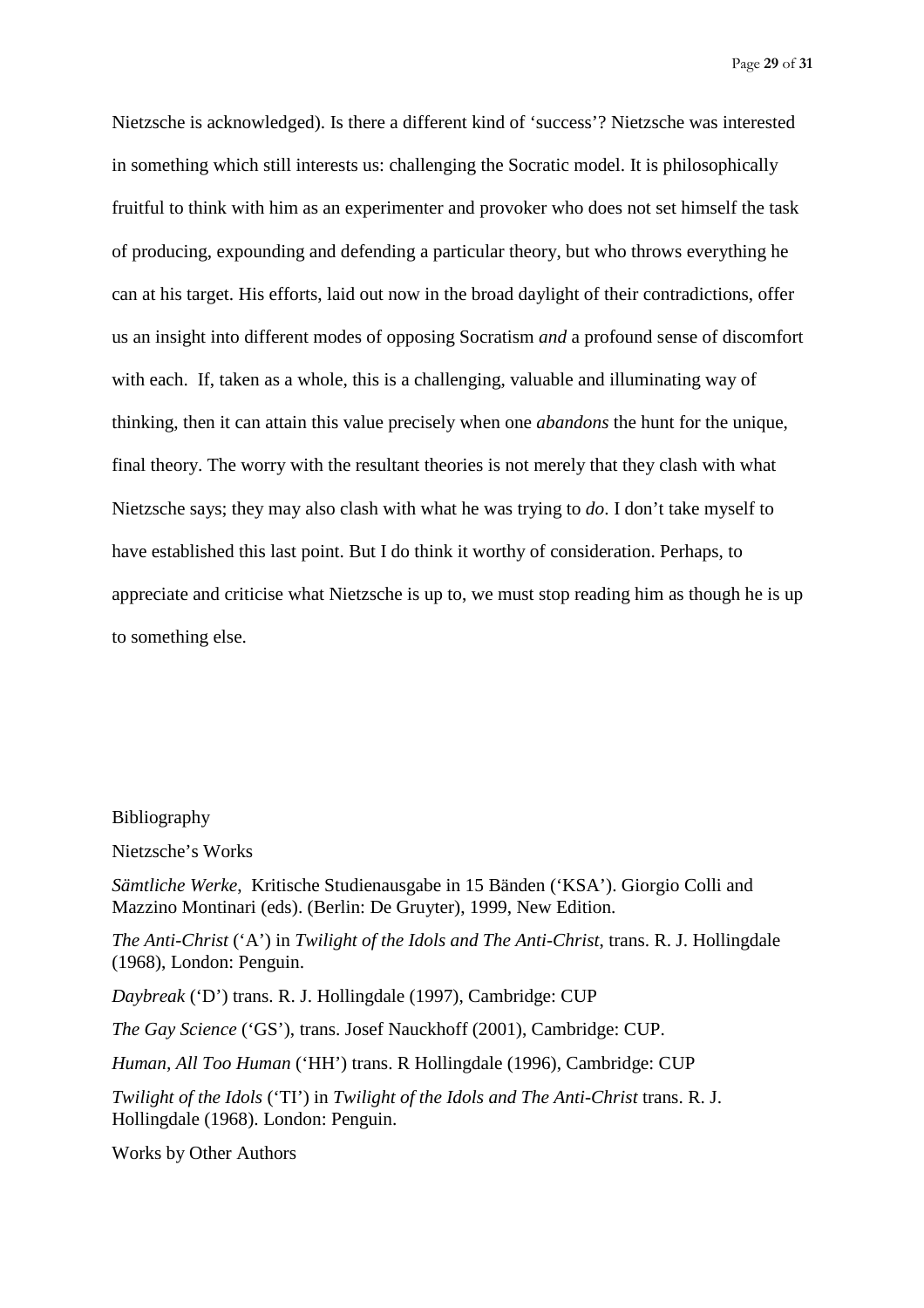Anderson, R. L. (2013) 'Nietzsche on Autonomy'. In K. Gemes and J. Richardson (eds), *The Oxford Handbook of Nietzsche* (Oxford: OUP), pp. 432-460.

Clark, M. and Dudrick, D. (2009) 'Nietzsche on the Will: An analysis of BGE 19'. In K. Gemes and S. May (eds) *Nietzsche on Freedom and Autonomy,* (Oxford: OUP), pp. 247-268.

Clark, M. and Dudrick, D. (2012) *The Soul of Nietzsche's* Beyond Good and Evil, Cambridge: CUP.

Gardner, S. (2009) 'Nietzsche, the self and the disunity of philosophical reason'. In K. Gemes and S. May (eds) *Nietzsche on Freedom and Autonomy* (Oxford: OUP), pp. 1-31.

Gardner, S. (forthcoming) 'Nietzsche and Freud: The 'I' and its drives'.

Gemes, K. (2013) 'Life's Perspectives'. In K. Gemes and J. Richardson (eds), *The Oxford Handbook of Nietzsche* (Oxford: OUP), pp. 553-575.

Harte, V. (2005) 'Conflicting Values in Plato's *Crito*'. In R. Kamtekar (ed.) *Euthyphro, Apology, and Crito: Critical Essays* (Lanham, Maryland: Rowman and Littlefield), pp. 229- 259.

Huenemann, C. (2013) 'Nietzsche's Illness'. In K. Gemes and J. Richardson (eds), *The Oxford Handbook of Nietzsche* (Oxford: OUP), pp. 63-80.

James, W. (1894) 'The Physical Basis of Emotion'. In *Collected Essays and Reviews*, (London: Longman, Green and Co, 1920), pp. 346-70.

Janaway, C. (2009) 'Autonomy, Affect and the Self in Nietzsche's Project of Genealogy'. In K. Gemes and S. May (eds) *Nietzsche on Freedom and Autonomy* (Oxford: OUP), pp. 51-68.

Kant, I (1996) *The Metaphysics of Morals*. In *The Cambridge Edition of the Works of Immanuel Kant: Practical Philosophy*, trans. M Gregor, Cambridge: CUP.

Kant, I. (1997) *Die Metaphysik der Sitten*, Stuttgart: Reclam.

Katsafanas, P. (2013) 'Nietzsche's Philosophical Psychology'. In K. Gemes and J. Richardson (eds), *The Oxford Handbook of Nietzsche* (Oxford: OUP), pp. 726-755.

Leiter, B (2002) *Nietzsche on Morality*, London: Routledge.

Leiter, B. (2009) 'Nietzsche's Theory of the Will'. In K. Gemes and S. May (eds) *Nietzsche on Freedom and Autonomy* (Oxford: OUP), pp. 107-126.

May, S. (2009) 'Nihilism and the Free Self'. In K. Gemes and S. May (eds) *Nietzsche on Freedom and Autonomy* (Oxford: OUP), pp. 89-106.

Plato (1952) *Phaedo* trans. R. Hackforth. New York: Liberal Arts Press.

Richardson, J. (2009) 'Nietzsche's Freedoms'. In K. Gemes and S. May (eds) *Nietzsche on Freedom and Autonomy* (Oxford: OUP), pp. 127-149.

Richardson, J. (2013) 'Life's Ends'. In K. Gemes and J. Richardson (eds), *The Oxford Handbook of Nietzsche* (Oxford: OUP), pp. 756-784.

Sloterdijk, P. (2013) *Nietzsche Apostle.* London: MIT Press.

Stern, T. (2009) 'Nietzsche, Freedom and Writing Lives', *Arion,* 17:1, 85-110.

Stern, T. (forthcoming) 'Nietzsche's Ethics of Affirmation and Negation'.